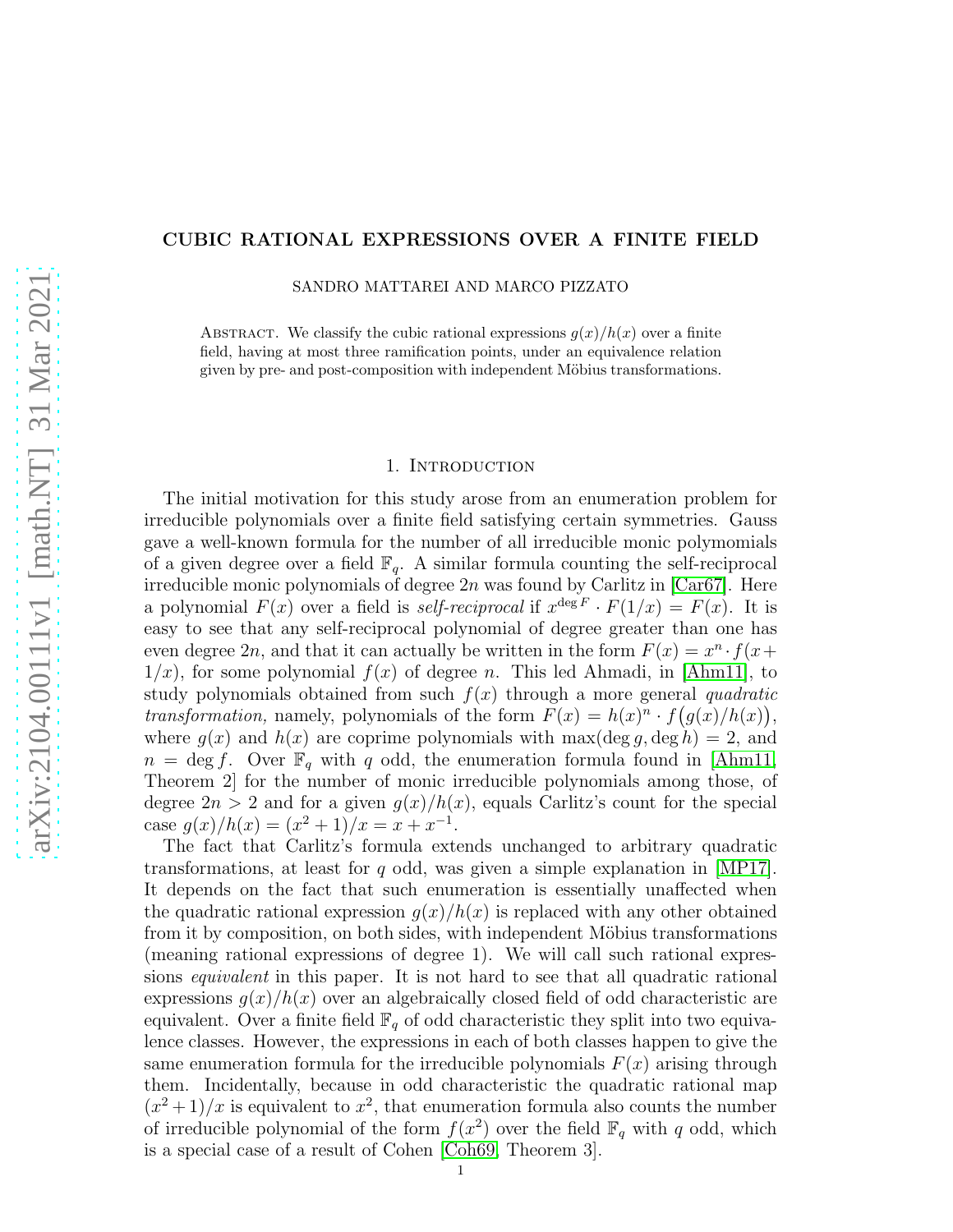More generally, it is natural to study polynomials  $F(x)$  arising through a transformation of higher degree, that is, obtained as described above but with  $g(x)/h(x)$  a rational expression of arbitrary degree r. The special case where  $g(x) = 1$  is of particular relevance for practical applications because of its direct connection with transformation shift registers, see [\[CHPW15,](#page-21-4) Section 3]. In a similar fashion as the above connection with self-reciprocal polynomials, a special case of polynomials arising through a transformation of degree r occurs when looking at polynomials invariant under (pre-composition with) a Möbius transformation of (compositional) order r, see [\[MP17,](#page-21-2) Lemmas 11 and 12] for the cases of order three and four. However, unlike for quadratic transformations, those are far from the general case, as we point out in Remark [13.](#page-13-0) Polynomials arising through a more general cubic transformation are addressed in [\[MP\]](#page-21-5), where various enumeration formulas are found.

For such investigations it is desirable to have a classification, or at least a partial classification, up to equivalence, of cubic rational maps over a finite field. That appears not to be available in the literature, and is the main goal of this paper. The first step is describing a classification over an algebraically closed field  $K$ , which we do in Section [4.](#page-7-0) Because equivalence classes are the orbits of a certain action of the group  $PGL_2(K) \times PGL_2(K)$  on the 7-dimensional variety of all cubic rational expressions, dimension reasons show that they must involve a parametric family. In fact, according to Theorem [5,](#page-7-1) every cubic rational expression over an algebraically closed field of characteristic different from two or three is either equivalent to  $x^3$ , or belongs to a certain 1-parameter family. The latter are not pairwise inequivalent, but one can explicitly say which values of the parameter give rise to equivalent expressions, in terms of a cross ratio formed from the ramification points. We supplement that classification with corresponding classifications in characteristic two and three.

In order to pass from that to a classification of cubic rational expressions over a finite field  $\mathbb{F}_q$ , which we address in Section [5,](#page-12-0) one needs, in particular, to understand how the stabilizer in  $PGL_2(\mathbb{F}_q) \times PGL_2(\mathbb{F}_q)$  of a cubic rational expression may permute the ramification points. We achieve a partial such classification in Theorem [14,](#page-13-1) limited to those expressions having at most three ramification points, a restriction which we justify in Remark [15.](#page-14-0) We then give corresponding results in the small characteristics two and three in Section [7.](#page-17-0) In the case of characteristic two we can give a full classification of all cubic rational expressions over  $\mathbb{F}_q$ , in Theorem [19,](#page-17-1) because no such expression can have four ramification points. Thus, over  $\mathbb{F}_q$  with q even we find precisely  $2q+2$  equivalence classes if q is a square, and 2q otherwise. We also compute the cardinalities of the individual equivalence classes (that is, the orbit lengths), in Theorem [21.](#page-19-0)

Because of our restriction to cubic rational expressions with at most three ramification points, we are not able to compute the exact number of equivalence classes over  $\mathbb{F}_q$  in odd characteristics. However, in Section [6](#page-14-1) we produce an upper bound of  $6q - 2$  for them, over the field  $\mathbb{F}_q$  of characteristic at least five. This requires an analysis of certain stabilizers in the action of  $\text{PGL}_2(\mathbb{F}_q) \times \text{PGL}_2(\mathbb{F}_q)$ .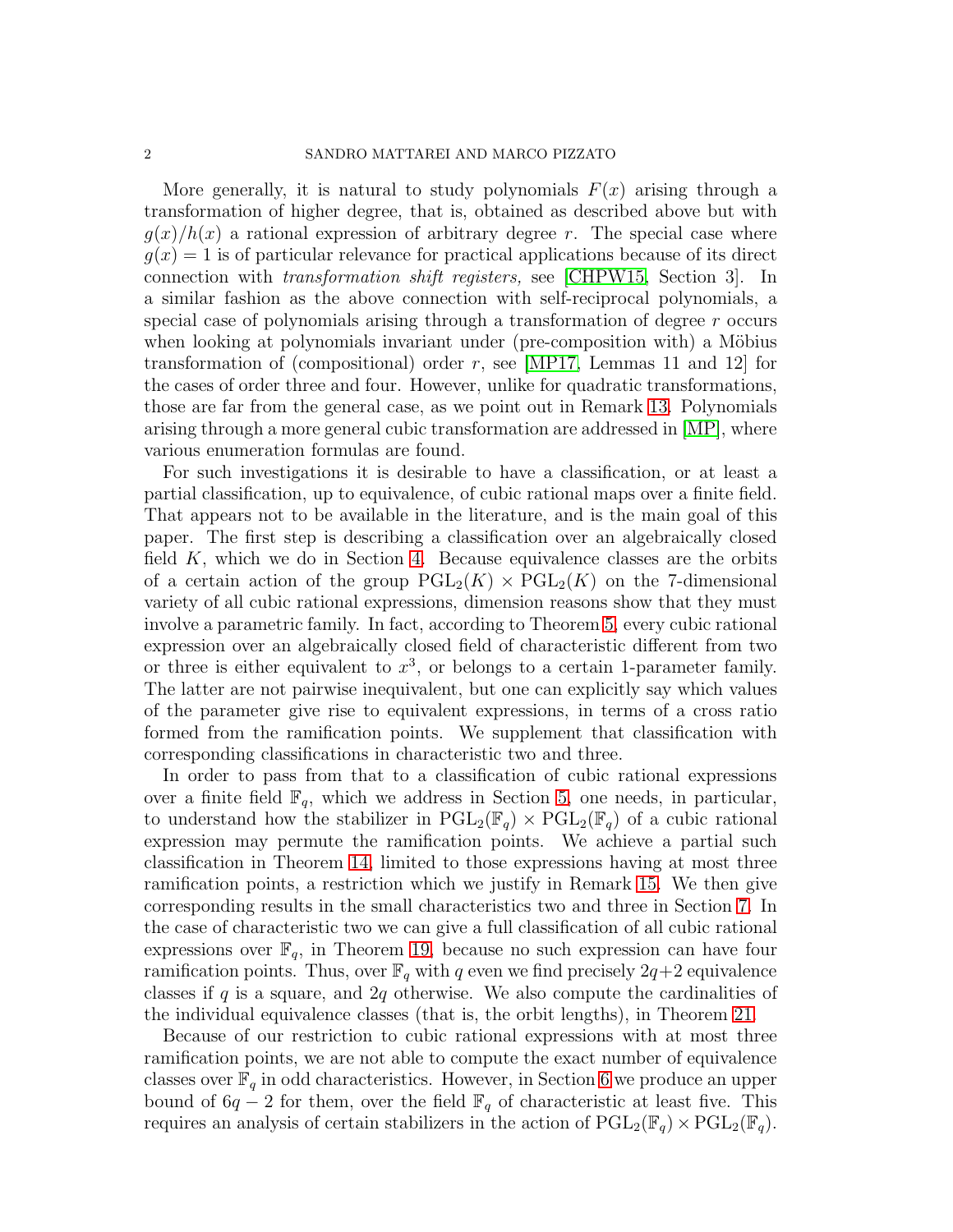After setting up terminology and preliminary results in Section [2,](#page-2-0) we devote Section [3](#page-4-0) to a treatment of quadratic rational expressions over a finite field, which differs from the more direct one given in [\[MP17\]](#page-21-2). The present version emphasizes the use of ramification and branch points, and the action of  $PGL_2(\mathbb{F}_q) \times PGL_2(\mathbb{F}_q)$ , anticipating in a simpler setting their later use for the case of cubic rational expressions. In particular, it includes computing the cardinalities of the two equivalence classes of quadratic rational expressions over a finite field  $\mathbb{F}_q$ .

The research leading to this paper begun when the second author was a PhD student at the University of Trento, Italy, under the supervision of the first author. Part of these results have appeared among other results in [\[Piz13\]](#page-21-6).

# 2. Preliminaries on rational expressions

<span id="page-2-0"></span>Let K be an arbitrary field for now. Consider a rational expression  $R(x) =$  $g(x)/h(x) \in K(x)$ , where  $g(x)$  are  $h(x)$  coprime polynomials in  $K[x]$ . Its degree  $\deg R$  is the integer max( $\deg g$ ,  $\deg h$ ); the expression will be called *linear*, qua*dratic, cubic,* etc., when its degree equals  $1, 2, 3$ , etc. It is easy to see that the degree of the composite of two rational expressions equals the product of their degrees.

In particular, the linear rational expressions (which also go by various other names, such as *fractional linear transformations*, or *Möbius transformations*) form a group, which is isomorphic to the projective general linear group  $PGL_2(K)$ . Explicitly, to linear rational expressions  $A(x) = (a_{11}x + a_{12})/(a_{21}x + a_{22})$  and  $B(x) = (b_{11}x + b_{12})/(b_{21}x + b_{22})$  there correspond matrices  $(a_{ij}), (b_{ij}) \in GL_2(K)$ , unique up to multiplication by scalar factors, whose product  $(b_{ij}) \cdot (a_{ij})$  is a matrix for the composite expression  $(B \circ A)(x) = B(A(x))$ . The group of linear rational expressions in  $K(x)$  is usually called the Möbius group over K, and for simplicity we will identify  $PGL_2(K)$  with it as above. Thus, the Möbius group is the group of projectivities of the projective line  $\mathbb{P}^1(K)$ , which we will safely often identify with  $K \cup \{\infty\}.$ 

The Möbius group  $\widehat{PGL}_2(K)$  acts sharply 3-transitively on  $\mathbb{P}^1(K)$ , meaning that any ordered triple of distinct points of  $\mathbb{P}^1(K)$  is taken to any other such triple by precisely one element of  $PGL_2(K)$ . In an explicit form which may be useful for calculations, the unique Möbius transformation which sends  $\infty, 0, 1$  to three distinct elements  $a, b, c$  of K, respectively, is

$$
\frac{a(b-c)x + b(c-a)}{(b-c)x + (c-a)}.
$$

This naturally extends to cases where one of a, b, c equals  $\infty$ .

The Möbius group is also the full group of automorphisms of the field extension  $K(x)/K$ , where it acts by pre-composition (or substitution, or composition on the right). However, in this paper we are interested in an action where a rational expression can be composed with independent linear rational expressions on both sides. Thus, if  $R(x) \in K(x)$  is a rational expression of degree n, we let a pair  $(B, A) \in \text{PGL}_2(K) \times \text{PGL}_2(K)$  act on  $R(x)$  by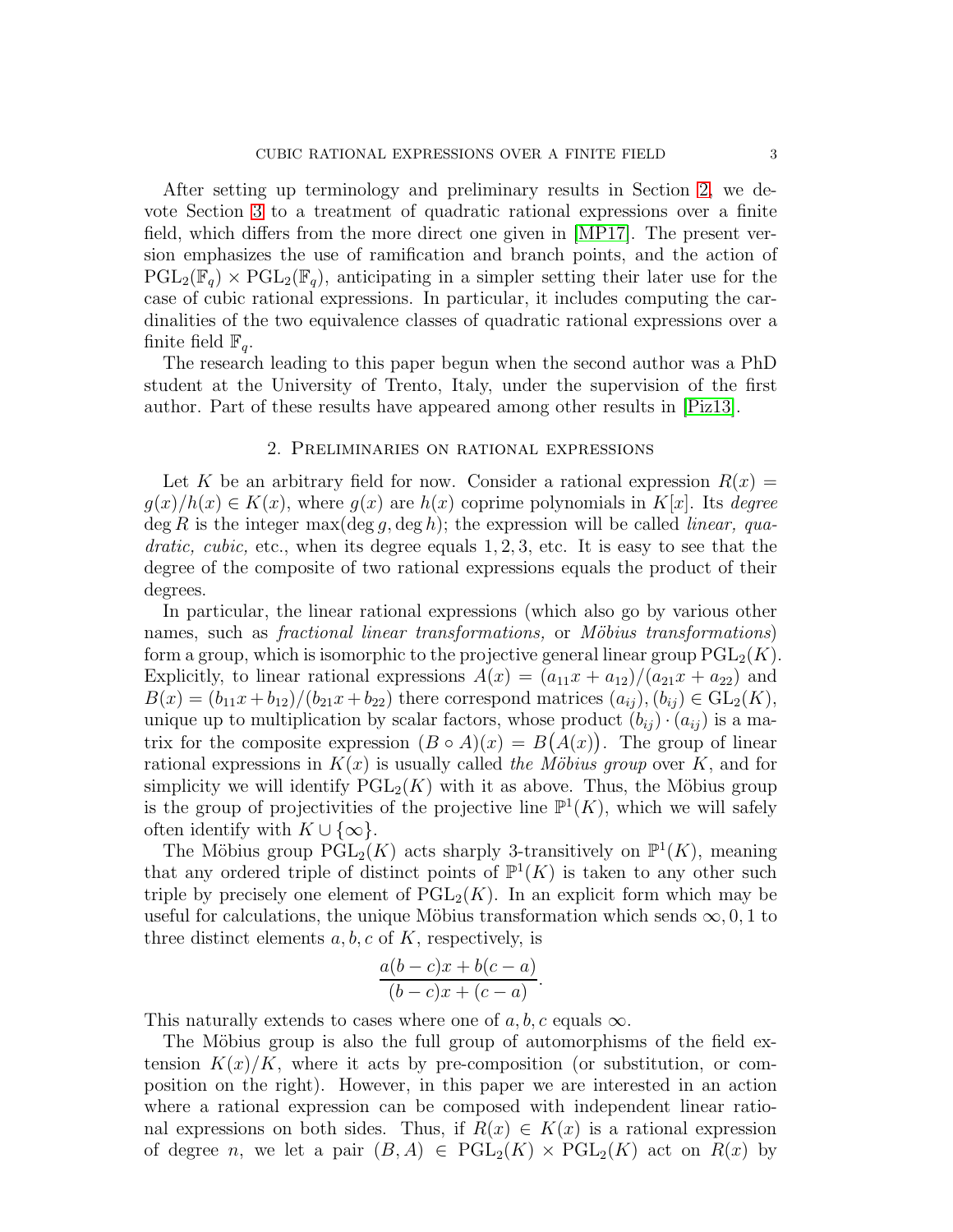setting  $(B, A) \cdot R(x) = B(R(A^{-1}(x)))$ . This defines an action of the group  $G(K) = \text{PGL}(2, K) \times \text{PGL}(2, K)$  on  $K(x)$ , and we call two rational expressions equivalent if they belong to the same orbit.

Our main goal will be finding (some of) the equivalence classes (or  $G(K)$ orbits) on cubic rational expressions when K is a finite field  $\mathbb{F}_q$ . The following result shows, in particular, that the total number of cubic rational expressions over  $\mathbb{F}_q$  equals  $q^5(q^2-1)$ .

<span id="page-3-1"></span>**Lemma 1.** The number of distinct rational expressions of degree r over  $\mathbb{F}_q$  equals  $q^{2r-1}(q^2-1)$ .

*Proof.* The desired number equals  $q - 1$  times the number of (ordered) pairs of coprime monic polynomials  $g(x)$  and  $h(x)$  in  $\mathbb{F}_q[x]$  with max $(\deg g, \deg h) = r$ , so we need to show that those pairs are in number of  $q^{2r-1}(q+1)$ .

As a special of [\[BB07,](#page-21-7) Corollary 5], the probability that a pair of monic polynomials in  $\mathbb{F}_q[x]$ , of given positive degrees r and s, are coprime equals  $1 - 1/q$ , and so the number of such pairs equals  $q^{r+s-1}(q-1)$ . By induction, the number of pairs of coprime monic polynomials in  $\mathbb{F}_q[x]$  with the former having degree r and the latter having degree less than s, equals  $q^{2r-1}$ . Splitting the set of pairs of coprime monic polynomials which we are counting according as to whether  $\deg g = \deg h = r$ , or  $\deg g < \deg h = r$ , or  $\deg g = r > \deg h$ , we find altogether  $q^{2r-1}(q-1) + q^{2r-1} + q^{2r-1} = q^{2r-1}(q+1)$  distinct pairs, as desired.  $\square$ 

Before studying the  $G(K)$ -orbits on  $K(x)$  with K a finite field it will be necessary to determine them when  $K$  is an algebraically closed field, of arbitrary characteristic. Characteristic two and three will require special treatment, due to possible inseparability but not just that. A nonconstant rational expression  $R(x) \in K(x)$  is called *separable* if the field extension  $K(x)/\left(K(R(x))\right)$  is separable, and inseparable otherwise. We will only need a modicum of terminology from function field theory, pertaining to ramification points and the corresponding ramification indices, and the following very special case of Hurwitz's Theorem (or the Riemann-Hurwitz formula), which can be conveniently extracted from [\[Sil09,](#page-21-8) Chapter 2, Theorem 5.9] or [\[Ros02,](#page-21-9) Theorem 7.16].

<span id="page-3-0"></span>**Theorem 2** (Special case of Hurwitz's Theorem). Let K be an algebraically closed field, and let  $R(x) \in K(x)$  be a nonconstant separable rational expression. Then

$$
2 \deg(R) - 2 \ge \sum_{P \in \mathbb{P}^1(K)} (e_R(P) - 1),
$$

where  $e_R(P)$  is the ramification index of  $R(x)$  at P. Equality holds if and only if either the characteristic of K is zero or it does not divide  $e_R(P)$  for any  $P \in \mathbb{P}^1(K).$ 

In particular, according to Theorem [2](#page-3-0) a separable cubic rational expression can have at most four ramification points  $P$ , as the left-hand side of the inequality equals four in this case. Of course this can also be seen directly from the fact that the finite ramification points of  $R(x) = g(x)/h(x)$  are the zeroes of its derivative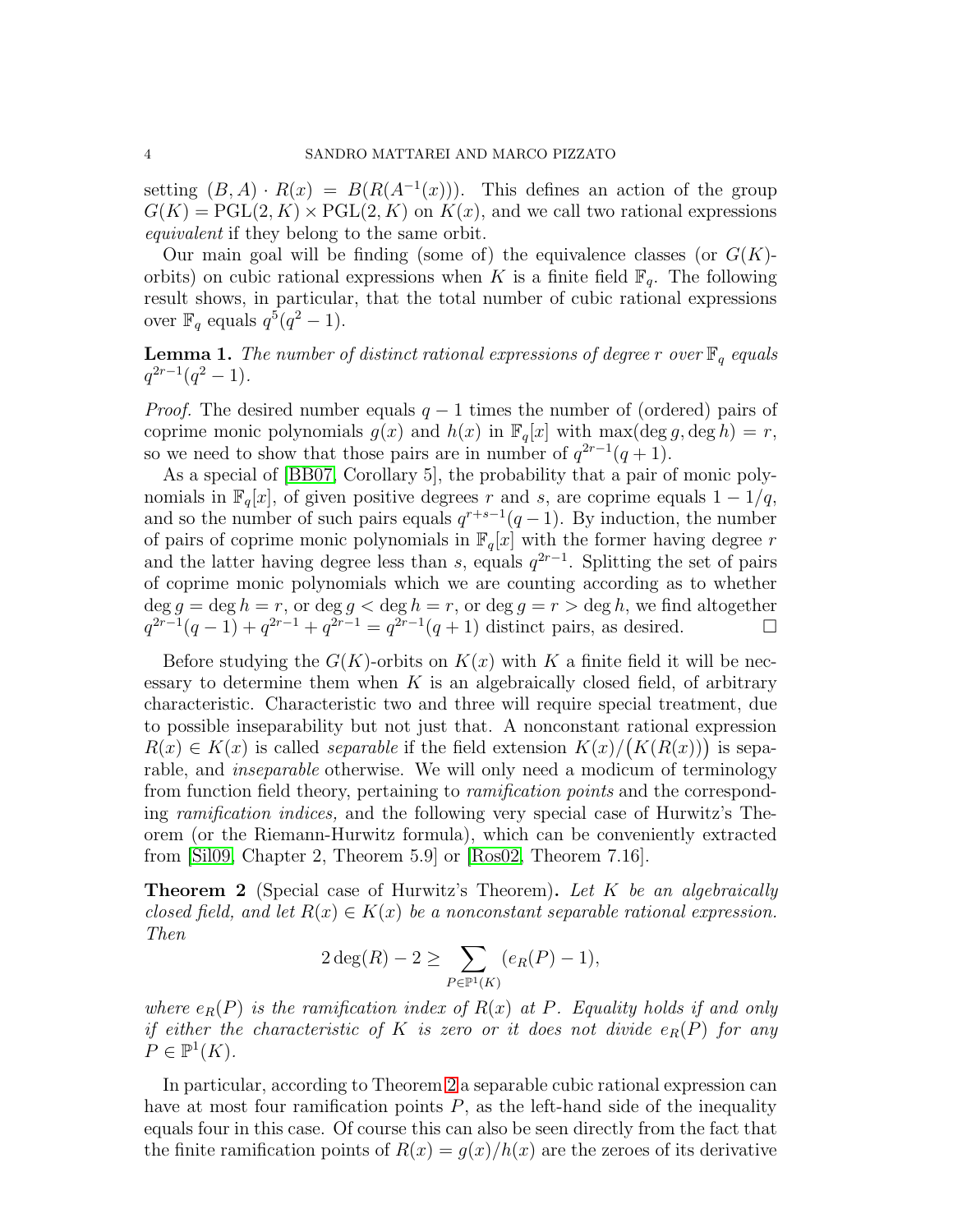$R'(x) = (g'(x)h(x) - g(x)h'(x))/(h(x))^2$ , whose numerator has degree at most four (and further considerations in case  $\infty$  is a ramification point).

A classification of the  $G(K)$ -orbits on cubic rational expressions when K is algebraically closed, which we present in Section [4,](#page-7-0) will require using the action of  $G(K)$  to suitably rearrange the ramification points of an expression and their images, which are the corresponding branch points. A classification over a finite field  $\mathbb{F}_q$ , which we begin in Section [5,](#page-12-0) will require studying the ramification points in its algebraic closure  $\mathbb{F}_q$  first.

## 3. Classification of quadratic expressions, revisited

<span id="page-4-0"></span>Before we proceed towards a classification of cubic expressions over an algebraically closed field in the next section, we review the much easier case of quadratic expressions. Their equivalence classes can be found by direct methods over an arbitrary field  $K$ , as in [\[MP17,](#page-21-2) Theorem 2] and the discussion which follows it, but here we show how the case of K algebraically closed can be resolved in a few lines using geometric ideas such as ramification points and Hurwitz's Theorem.

Thus, let  $R(x)$  be an arbitrary quadratic expression over an algebraically closed field  $K$ , which we first assume to not have characteristic two. Then according to Hurwitz's Theorem  $R(x)$  has exactly two ramification points, each with index 2. By composing on both sides with suitable Möbius transformations we may assume the ramification points to be  $\infty$  and 0, and that they coincide with the corresponding branch points. In particular,  $R(x)$  is equivalent to a quadratic polynomial (a quadratic rational map without poles) and, actually, a scalar multiple of the map  $x^2$  because it has 0 as a ramification point. We conclude that, over an algebraically closed field of characteristic not 2 every quadratic expression is equivalent to  $x^2$ .

Now assume the algebraically closed field  $K$  has characteristic two. Here it is possible for the quadratic expression  $R(x)$  to be inseparable. This occurs precisely when  $R(x)$  is a square in  $K(x)$ , and clearly all such expressions  $R(x)$ are equivalent to  $x^2$ . If  $R(x)$  is separable then according to Hurwitz's Theorem it has precisely one ramification point. Assuming both that and the corresponding branch point to be  $\infty$ , as we may,  $R(x)$  becomes a polynomial which is not a square, which can then be easily seen to be equivalent to  $x^2 + x$ . Thus, over an algebraically closed field of characteristic 2 every quadratic expression is equivalent either to  $x^2$  or to  $x^2 + x$ . Instead of  $x^2 + x$  one may take its equivalent expression  $(1/x) \circ (x^2 + x) \circ (x/(x+1)) = x + 1/x$ , which has 1 as ramification point and 0 as the corresponding branch point.

In the rest of this section we compute the lengths of the orbits of  $G(\mathbb{F}_q)$  on the set of quadratic expressions over  $\mathbb{F}_q$ . We start with the case of odd characteristic.

<span id="page-4-1"></span>**Theorem 3.** Let the finite field  $\mathbb{F}_q$  have odd characteristic, and fix a nonsquare  $\sigma$  in  $\mathbb{F}_q^*$ \*. Of all the  $q^3(q^2-1)$  distinct quadratic rational expressions over  $\mathbb{F}_q$ , precisely

(i)  $q^2(q^2-1)(q+1)/2$  are equivalent to  $x^2$ ;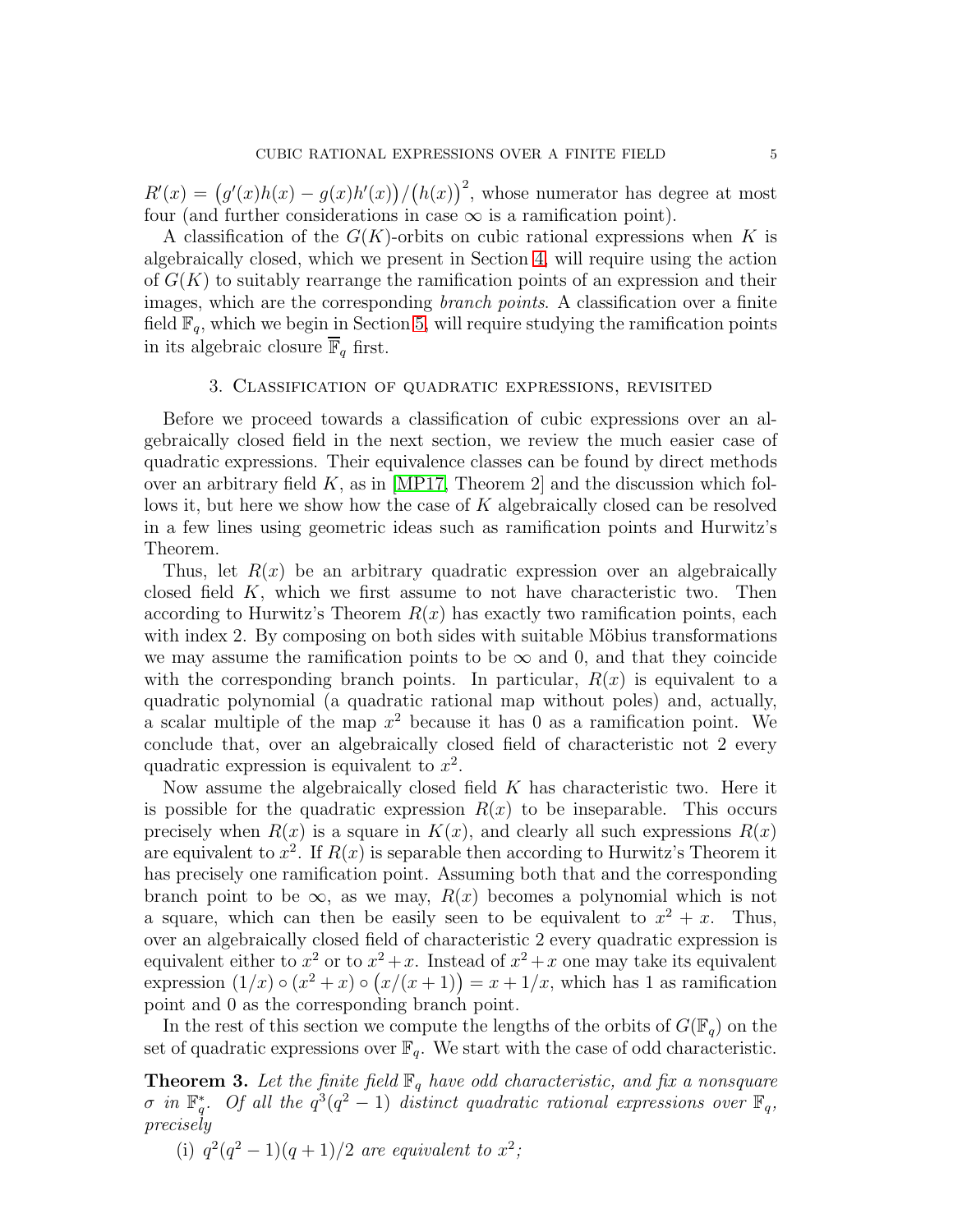(ii)  $q^2(q^2-1)(q-1)/2$  are equivalent to  $(x^2 + \sigma)/(2x)$ .

The expression  $(x^2 + \sigma)/(2x)$  of case (ii) of Theorem [3](#page-4-1) is clearly equivalent to  $(x^{2} + 1)/x = x + 1/x$ , but the former matches a more general result which we will prove later, namely, Theorem [12.](#page-12-1)

Proof. According to the above discussion of the algebraically closed field case, any quadratic expression  $R(x)$  over  $\mathbb{F}_q$  is equivalent to  $x^2$  over  $\overline{\mathbb{F}}_q$ . If the ramification points of  $R(x)$  belong to  $\mathbb{F}_q$ , and hence the corresponding branch points as well, then the same argument outlined above for the algebraically closed case shows that  $R(x)$  is actually equivalent to  $x^2$  over  $\mathbb{F}_q$ .

Let  $\tau$  be a square root of  $\sigma$  in  $\mathbb{F}_{q^2}$ , and consider

$$
\tau \frac{x+\sigma}{x-\sigma} \circ x^2 \circ \tau \frac{x+\tau}{x-\tau} = \frac{x^2+\sigma}{2x}.
$$

This quadratic expression is equivalent to  $x^2$  over  $\overline{\mathbb{F}}_q$ , and actually already over  $\mathbb{F}_{q^2}$ , but certainly not over  $\mathbb{F}_q$  as its ramification points  $\tau$  and  $-\tau$  do not belong to  $\mathbb{F}_q$ , with  $\tau$  and  $-\tau$  as corresponding branch points.

Now if the ramification points of  $R(x)$  do not belong to  $\mathbb{F}_q$ , then the qth power Galois automorphism interchanges them, and so it does to the corresponding branch points. Suitable Möbius transformations over  $\mathbb{F}_{q^2}$  take those ramification points to  $\tau$  and  $-\tau$ , and similarly for the branch points. We refer the reader to the proof of Theorem [12,](#page-12-1) which deals with a more general situation, for a proof that those Möbius transformations can be taken to be defined over  $\mathbb{F}_q$ , implying that  $R(x)$  is equivalent to  $(x^2 + \sigma)/(2x)$  as desired. In the present proof we bypass that fact by relying on the orbit length count below.

(i) Each element of the stabilizer of  $x^2$ , that is, a pair  $(B, A) \in G(\mathbb{F}_q)$  such that  $B(x) \circ x^3 \circ A^{-1}(x)$ , must either fix or interchange the two ramification points of  $x^2$ , and similarly for the branch points. This fact and a simple calculation show that the stabilizer consists of the pairs  $(B, A) = (a^2x, ax)$  and  $(a^2/x, a/x)$ , with  $a \in \mathbb{F}_q^*$ <sup>\*</sup><sub>q</sub></sub>. Consequently, the stabilizer has order  $2(q-1)$ , whence the orbit of  $x^2$  has length  $|G(\mathbb{F}_q)|/(2(q-1)) = q^2(q^2-1)(q+1)/2$ .

(ii) Consider now the quadratic expression  $x \mapsto (x^2 + \sigma)/(2x)$ . As in case (i) each element  $(B, A) \in G(\mathbb{F}_q)$  of the stabilizer must either fix or interchange the two ramification points  $\tau$  and  $-\tau$ , and also the branch points. The Möbius transformations which fix both  $\tau$  and  $-\tau$  are  $(ax + b\sigma)/(bx + a)$ , and those who interchange them are  $(ax - b\sigma)/(bx - a)$ , for  $a, b \in \mathbb{F}_q$ , not both zero. One then easily find that the stabilizer consists of all pairs

$$
(B, A) = \left(\frac{(a^2 + \sigma b^2)y + 2\sigma ab}{2abx + (a^2 + \sigma b^2)}, \frac{ax + \sigma b}{bx + a}\right)
$$

and of all pairs

$$
(B, A) = \left(\frac{(a^2 + \sigma b^2)y - 2\sigma ab}{2aby - (a^2 + \sigma b^2)}, \frac{ax - \sigma b}{bx - a}\right)
$$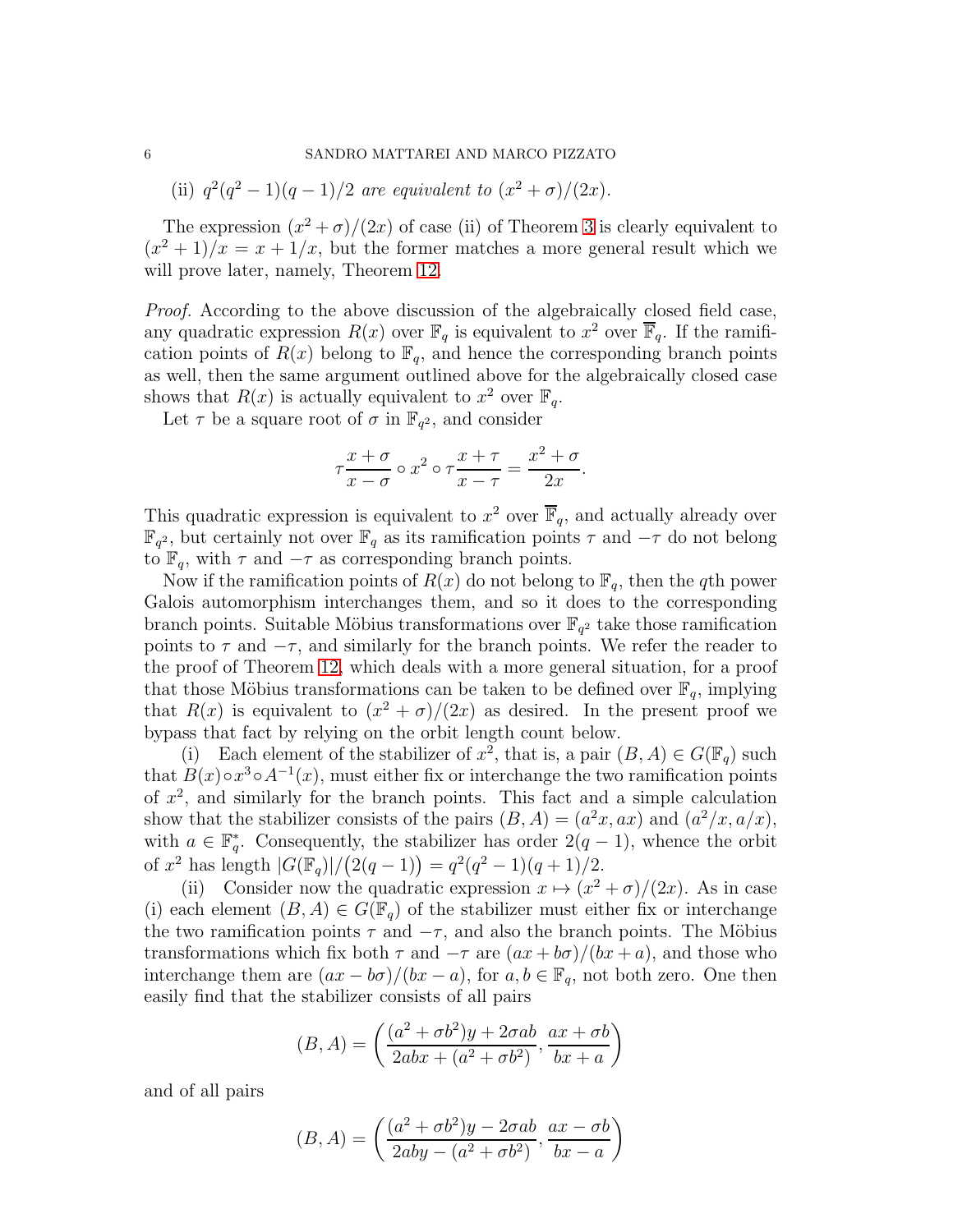for  $a, b \in \mathbb{F}_q$ , not both zero. Because proportional pairs  $a, b$  yield the same stabilizer element, the stabilizer has order  $2(q^2-1)/(q-1) = 2(q+1)$ . Hence the orbit has length  $|G(\mathbb{F}_q)|/(2(q+1)) = q^2(q^2-1)(q-1)/2$ .

Because the lengths of the two orbits which we have described add up to  $q^3(q^2-1)$  we conclude that there are no further orbits.

According to [\[MP17,](#page-21-2) Theorem 2] and the discussion which follows it, every quadratic expression over an arbitrary field  $K$  of characteristic different from two is equivalent to  $x + \sigma/x$ , with  $\sigma \in K^*$  uniquely determined up to squares.

Now we consider the case of finite fields of characteristic two.

**Theorem 4.** Let  $\mathbb{F}_q$  be a finite field of characteristic two. Of all the  $q^3(q^2-1)$ distinct quadratic rational expressions over  $\mathbb{F}_q$ , precisely

(i)  $q(q^2-1)$  are equivalent to  $x^2$ ; (ii)  $q(q^2 - 1)^2$  are equivalent to  $(x^2 + 1)/x$ .

Proof. We know from the algebraically closed field case that any quadratic expression  $R(x)$  over  $\mathbb{F}_q$  is equivalent to  $x^2$  or  $x+1/x$  over  $\overline{\mathbb{F}}_q$ , according to whether it is inseparable or separable. One could now argue directly why this equivalence actually holds over  $\mathbb{F}_q$  in either case (as in the proof of Theorem [12\)](#page-12-1), but we can dispense with that as the desired conclusion will follow from a calculation of the orbit lengths under  $G(\mathbb{F}_q)$ .

(i) In this case the stabilizer of the quadratic expression  $x^2$  is larger than in the odd characteristic case, and is easily found to consist of all pairs

$$
(B, A) = \left(\frac{a^2x + b^2}{c^2x + d^2}, \frac{ax + b}{cx + d}\right),
$$

with  $a, b, c, d \in \mathbb{F}_q$  and  $ad - bc \neq 0$ . Hence this stabilizer is isomorphic with  $PGL_2(\mathbb{F}_q)$ , and so it has order  $q(q^2-1)$ , and the orbit has length  $|G(\mathbb{F}_q)|/(q(q^2-1))$ 1)) =  $q(q^2-1)$ .

(i) Instead of the quadratic expression  $(x^2 + 1)/x$  it is convenient to consider its equivalent  $x^2 + x$ . For every element  $(B, A) \in G(\mathbb{F}_q)$  in the stabilizer of the latter, A must fix the only ramification point  $\infty$ , and B must fix the only branch point  $\infty$ . Consequently, each of A and B is a degree one binomial, and then a simple calculation shows that the stabilizer of  $x^2 + x$  consists of all pairs  $(A, B) = (x + b + b^2, x + b)$ . with  $b \in \mathbb{F}_q$ . Therefore, the stabilizer of  $x^2 + x$  is isomorphic with the additive group of  $\mathbb{F}_q$ . Because the stabilizer has order q, the orbit has length  $|G(\mathbb{F}_q)|/q = q(q^2 - 1)^2$ .

As the lengths of the two orbits above add up to  $q^3(q^2-1)$  we conclude that there are no further orbits.

Note that, differently from the case of odd  $q$ , only a minority of the quadratic rational expressions over a large finite field  $\mathbb{F}_q$  of characteristic two are equivalent to  $x^2$ . Thus, a 'random' quadratic rational expressions over a large finite field  $\mathbb{F}_q$ of characteristic two is very likely to be equivalent to  $x + \frac{1}{x}$ , while that occurs with a probability approaching  $1/2$  in the odd q case.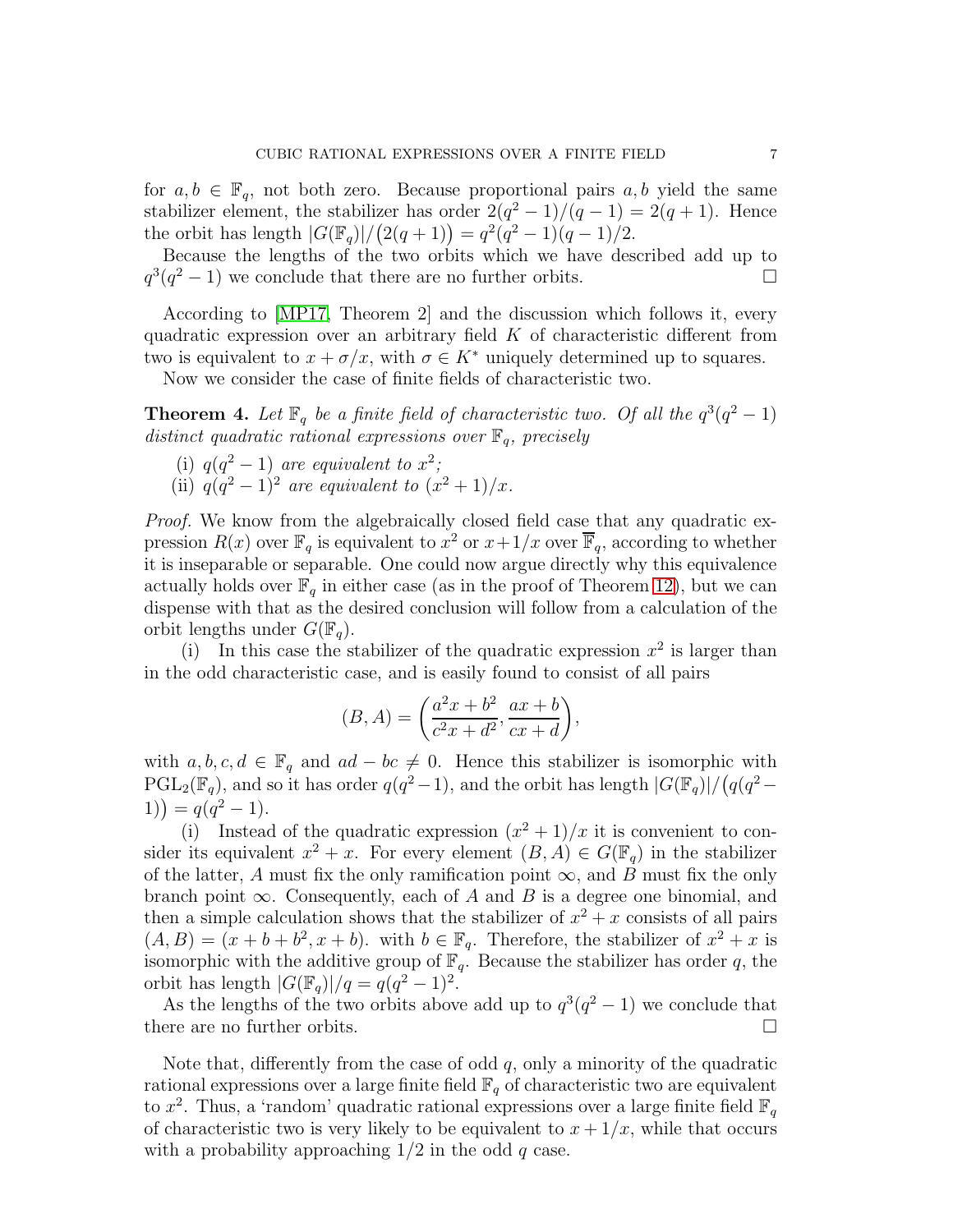## 8 SANDRO MATTAREI AND MARCO PIZZATO

According to [\[MP17,](#page-21-2) Theorem 2] and the discussion which follows it, every quadratic expression over an arbitrary field  $K$  of characteristic two is equivalent either to  $x^2$ , or to  $x + \sigma/x$ , with  $\sigma \in K^*$  uniquely determined up to squares.

## <span id="page-7-0"></span>4. Cubic expressions over an algebraically closed field

In this section we find representatives for the equivalence classes, or  $G(K)$ orbits, of cubic rational expressions  $R(x)$  over an algebraically closed field K. Because a cubic expression has up to four ramification points, the description will involve the configurations of quadruple of points of the projective line  $\mathbb{P}^1(K)$ , which are characterized by their cross-ratio.

Associated to an ordered quadruple of points of  $\mathbb{P}^1(K)$  is their cross-ratio

$$
\lambda = [x_1, x_2, x_3, x_4] := \frac{(x_1 - x_3)(x_2 - x_4)}{(x_2 - x_3)(x_1 - x_4)}
$$

which is computed with respect to any affine coordinate x on  $\mathbb{P}^1(K)$ . The cross ratio is an invariant of ordered quadruples of the projective line, in the sense that it is left unchanged by all automorphisms of  $\mathbb{P}^1(K)$ , that is, by all Möbius transformations. The cross-ratio is also unaffected by simultaneously interchanging its entries in disjoint pairs. More generally, when the four points are permuted, their cross-ratio changes within its orbit under the action of the group S of order six generated by the involutions  $\lambda \mapsto 1/\lambda$  and  $\lambda \mapsto 1-\lambda$ . The remaining elements of S, besides the identity, are the involution  $\lambda \mapsto \lambda/(\lambda - 1)$ , and the two substitutions  $\lambda \mapsto 1/(1 - \lambda)$  and  $(\lambda - 1)/\lambda$ , both of order three. Thus, as an invariant of unordered quadruples of the projective line, the cross-ratio takes its values in the set of S-orbits on  $K \cup \{\infty\}$ .

Note that the orbits of S on  $K \cup \{\infty\}$  have length six, with the only exceptions of the orbits  $\{\infty, 0, 1\}$  and  $\{1/2, 2, -1\}$  of length three (which coincide if K has characteristic two, and the latter orbit has length one if  $K$  has characteristic three), and possibly one further orbit consisting of the two roots of  $\lambda^2 - \lambda + 1$ in  $K$ .

For K of characteristic different from two and three we will also encounter the involution  $\lambda \mapsto (\lambda - 2)/(2\lambda - 1)$ . It clearly commutes with  $\lambda \mapsto 1/\lambda$  and with  $\lambda \mapsto 1-\lambda$ , and hence with each element of S. In fact, together with the identity it forms the centralizer of  $S$  in the Möbius group. Consequently, the involution  $\lambda \mapsto (\lambda - 2)/(2\lambda - 1)$  permutes the S-orbits on  $K \cup {\infty}$ . One can verify that the only S-orbits fixed by it are the set of roots of  $\lambda^2 - \lambda + 1$  (if contained in K), and the set of roots of  $(\lambda^2 - 4\lambda + 1)(\lambda^2 + 2\lambda - 2)(2\lambda^2 - 2\lambda - 1)$  (if contained in  $K$ ).

We are now ready to state and prove a classification of cubic rational maps up to equivalence over an algebraically closed field, postponing the cases of characteristic two and three to later consideration.

<span id="page-7-1"></span>**Theorem 5.** Let K be an algebraically closed field K of characteristic different from two and three. Any cubic rational expression  $R(x)$  over K is equivalent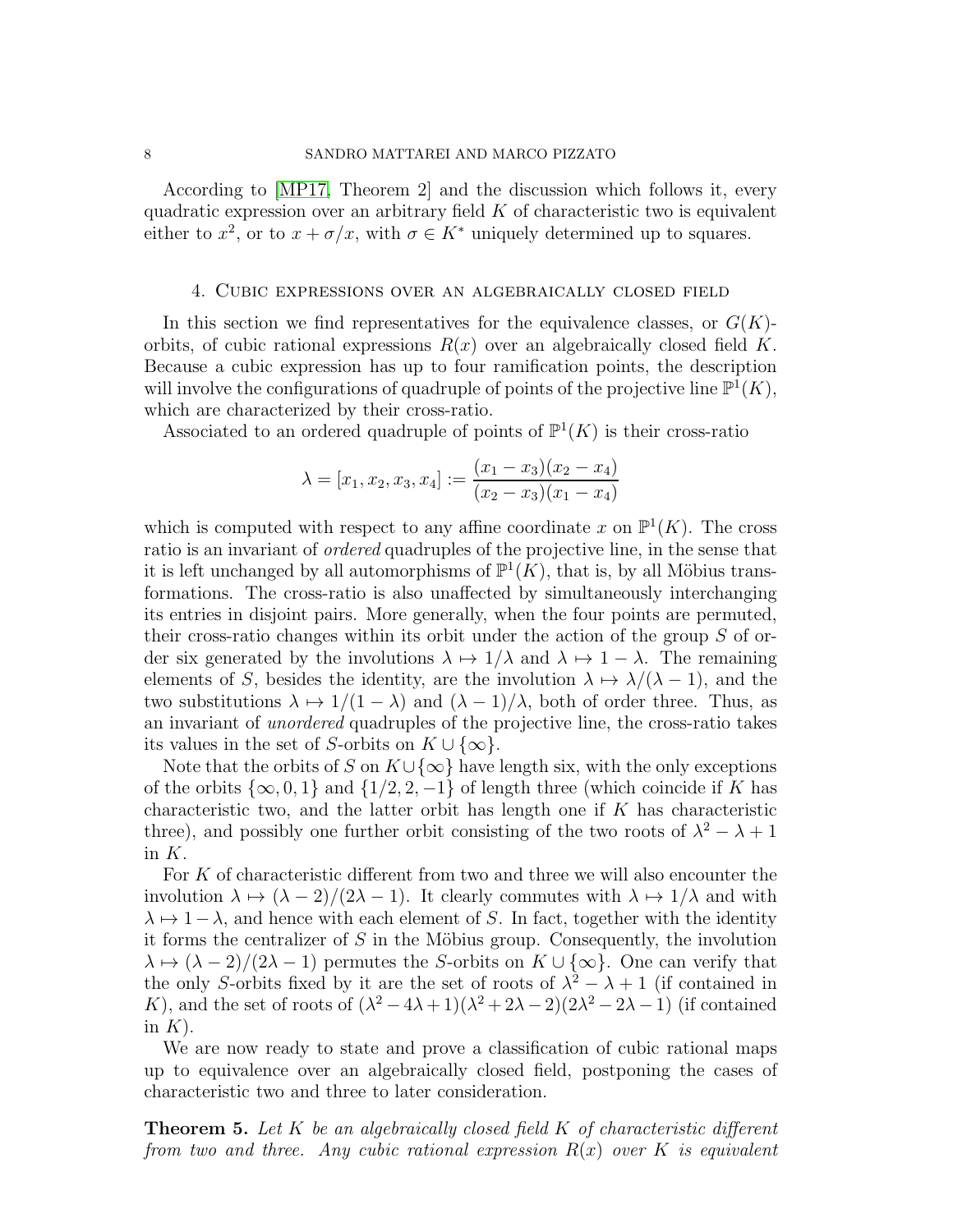either to  $x^3$ , or to

$$
R_c(x) := \frac{x^3 + (c-2)x^2}{(2c-1)x - c},
$$

for some  $c \in K \setminus \{0, 1\}.$ 

The cubic expressions  $R_c(x)$  and  $R_{c'}(x)$ , for  $c, c' \in K \setminus \{0, 1\}$ , are equivalent if and only if c and c' belong to the same S-orbit.

The cubic expression  $R_c(x)$  has ramification points  $\infty$ , 0, 1,  $\lambda$ , with corresponding branch points  $\infty$ , 0, 1,  $\mu$ , where  $\lambda = -c(c-2)/(2c-1)$  and  $\mu =$  $-c(c-2)^3/(2c-1)^3$ . The four ramification points are distinct, and so are the four branch points, except when  $c \in \{1/2, 2, -1\}$ . All those exceptional cases give expressions equivalent to  $R_{1/2}(x) = -2x^3 + 3x^2$ , whose ramification points are  $\infty, 0, 1$ , with  $\infty$  of index three.

Proof. According to Hurwitz's formula, which we quoted in Theorem [2,](#page-3-0) the cubic expression  $R(x)$  has at most four ramification points  $P_i$ , with ramification indices  $(3, 3), (3, 2, 2),$  or  $(2, 2, 2, 2),$  and corresponding distinct branch points  $R(P_i)$ .

If  $R(x)$  has only two ramification points, say  $P_1$  and  $P_2$ , then after pre- and post-composition with suitable automorphisms of  $\mathbb{P}^1(K)$  we may assume them to be 0 and  $\infty$ , and the corresponding branch points to be 0 and  $\infty$ . More precisely, if  $A(x)$  is any Möbius transformation over  $\mathbb{F}_q$  which maps 0 to  $P_1$ , and  $\infty$  to  $P_2$ , then  $(R \circ A)(x)$  has ramification points 0 and  $\infty$ . Similarly, if  $B(x)$  is any Möbius transformation over  $\overline{\mathbb{F}}_q$  which maps the corresponding branch points  $R(P_1)$  and  $R(P_2)$  to 0 and  $\infty$ , respectively, then  $(B \circ R \circ A)(x)$  has ramification points 0 and  $\infty$ , each with index three, and with corresponding branch points 0 and  $\infty$ . Clearly  $(B \circ R \circ A)(x)$  is then a scalar multiple of  $x^3$ , and so it is equivalent to  $x^3$ .

Now suppose that  $R(x)$  has at least three ramification points. Assuming, as we may, that the ramification points include  $\infty$  and 0, with corresponding branch points  $\infty$  and 0 (hence it has  $\infty$  as at least a double pole and 0 as at least a double zero),  $R(x)$  will have the form  $R(x) = (x^3 + ax^2)/(bx - c)$ , for some  $a, b, c \in K$ . Further imposing, as we may, that  $R(x)$  has 1 as a ramification point with corresponding branch point 1, amounts to  $R(x - 1) - 1$  having a double zero at 0. A short calculation then leads to

$$
R(x) = R_c(x) := \frac{x^3 + (c - 2)x^2}{(2c - 1)x - c},
$$

with  $c \neq 0, 1$  otherwise  $R_c(x)$  would be quadratic rather than cubic. Because the ramification points besides  $\infty$  are the zeroes of the derivative  $R'(x)$ , one computes that the fourth ramification point (which may coincide with one of  $\infty, 0, 1$ ) is  $\lambda = -c(c-2)/(2c-1)$ , with corresponding branch point  $\mu = -c(c-1)$  $2)^3/(2c-1)^3$ . See also [\[Oss06,](#page-21-10) Example 8.2] for a similar discussion of this case.

Now we examine when  $R(x)$  has precisely three ramification points. We see that  $\lambda = \infty, 0, 1$  when  $c = 1/2, 2, -1$ , respectively. Because  $\mu$  equals  $\lambda$  for each of those values of c, they yield equivalent rational expressions  $R_c(X)$ , as one can change one to any other by suitably permuting the three ramification points, and the branch points correspondingly.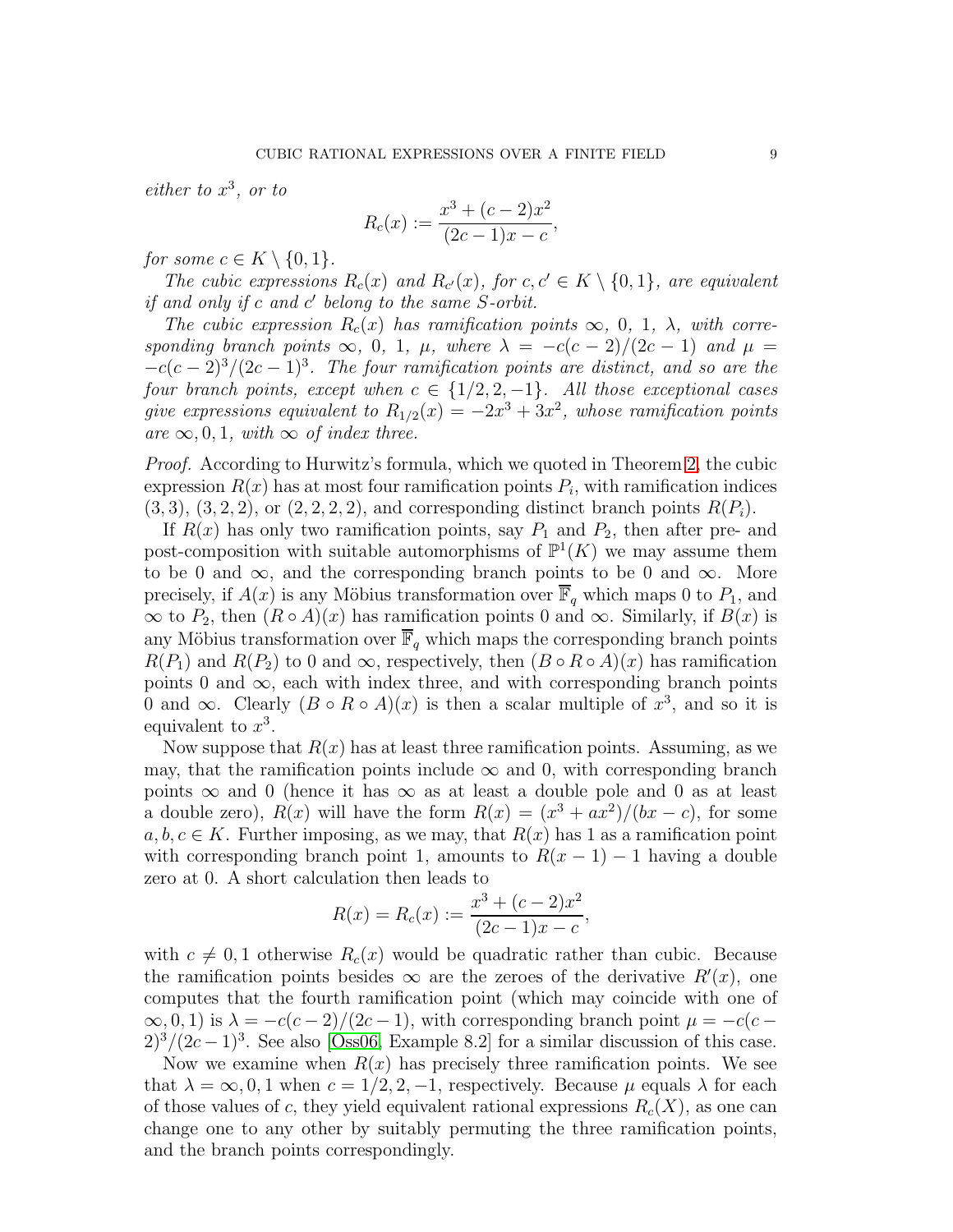It remains to determine when  $R_c(x)$  and  $R_{c'}(x)$  are equivalent, for  $c, c' \in$  $K \setminus \{0,1\}$ . A necessary condition is that the corresponding  $\lambda$  and  $\lambda'$  belong to the same S-orbit, Because the substitutions  $c \mapsto 1/c$  and  $c \mapsto 1 - c$  induce  $\lambda \mapsto 1/\lambda$  and  $\lambda \mapsto 1-\lambda$ , respectively, any substitution on c in the group S induces the analogous substitution on the corresponding cross-ratio  $\lambda$ . In other words, the quadratic map sending c to  $\lambda = -c(c-2)/(2c-1)$  is S-equivariant. In particular, it sends S-orbits of c to S-orbits of  $\lambda$ . Each value of  $\lambda \in K \setminus \{0, 1\}$ originates from exactly two choices of c, except when  $c^2 - c + 1 = 0$ , with the two choices interchanged by the involution  $c \mapsto (c-2)/(2c-1)$  described earlier. However, those two choices give inequivalent expressions  $R_c(x)$  because they yield different values of  $\mu = \lambda^3/c^2$ . (Note that we are not allowed to permute the branch points for computing their cross ratio  $\mu$ , having already chosen an ordering for the respective ramification points.) We conclude that  $R_c(x)$  and  $R_{c'}(x)$  are equivalent precisely when c and c' belong to the same S-orbit.  $\square$ 

<span id="page-9-2"></span>*Remark* 6. According to the above proof, for a cubic rational expression  $R(x)$ with four distinct ramification points, its equivalence class is *almost* determined by the cross-ratio  $\lambda$  of its four ramification points, namely generally up to two possibilities, which have different values for the cross ratio  $\mu$  of the corresponding branch points. In fact, a straightforward calculation shows that the two crossratios are related by the equation  $\mu^2 - 2\lambda\mu(2\lambda^2 - 3\lambda + 2) + \lambda^4 = 0$ . Viewed as a quadratic equation in  $\mu$  its discriminant equals  $16\lambda^2(\lambda^2 - \lambda + 1)(\lambda - 1)^2$ . Consequently, for a given  $\lambda \in \overline{\mathbb{F}}_q \setminus \{0, 1\}$ , precisely two distinct values of  $\mu$  satisfy this equation, except when  $\lambda^2 - \lambda + 1 = 0$ , in which case  $\mu = \lambda^{-1}$ . These facts will play a role in the proof of Theorem [17.](#page-16-0)

<span id="page-9-0"></span>*Remark* 7. A variant of the parametric family  $R_c(x)$  of Theorem [5](#page-7-1) is

$$
(-4x+2) \circ R_c(x) \circ \frac{x+1}{2} = \frac{x^3 - bx^2 - 3x - b}{bx + 1},
$$

where  $b = 1 - 2c$ . This has ramification points  $\infty$ ,  $-1$ ,  $1$ ,  $(b^2 - 3)/2b$ , with corresponding branch points  $\infty$ , 2, -2,  $-(b^4 + 18b^2 - 27)/4b^3$ . For  $c = 1/2$  this expression reads  $x^3 - 3x$ , which will be a more convenient choice than  $R_{1/2}(x) =$  $-2x^3 + 3x^2$  when passing to a finite ground field in Theorem [14.](#page-13-1) Note that  $x^3 - 3x = D_3(x, 1)$  is a Dickson polynomial, where  $D_k(x + \alpha/x, \alpha) = x^k + \alpha/x^k$ .

We now consider the cases of characteristics three and two. Besides the possibility that  $R(x)$  is inseparable, we must take into account that Hurwitz's Theorem gives a strict inequality, rather than an equality, in case some ramification index is a multiple of the characteristic.

<span id="page-9-1"></span>**Theorem 8.** Let  $K$  be an algebraically closed field of characteristic three. Any cubic rational expression  $R(x)$  over K is equivalent to either  $x^3$ , or  $x^3 + x^2$ , or  $x^3+x$ , or

$$
R_c(x) := \frac{x^3 + (c+1)x^2}{-(c+1)x - c},
$$

for some  $c \in K \setminus \mathbb{F}_3$ .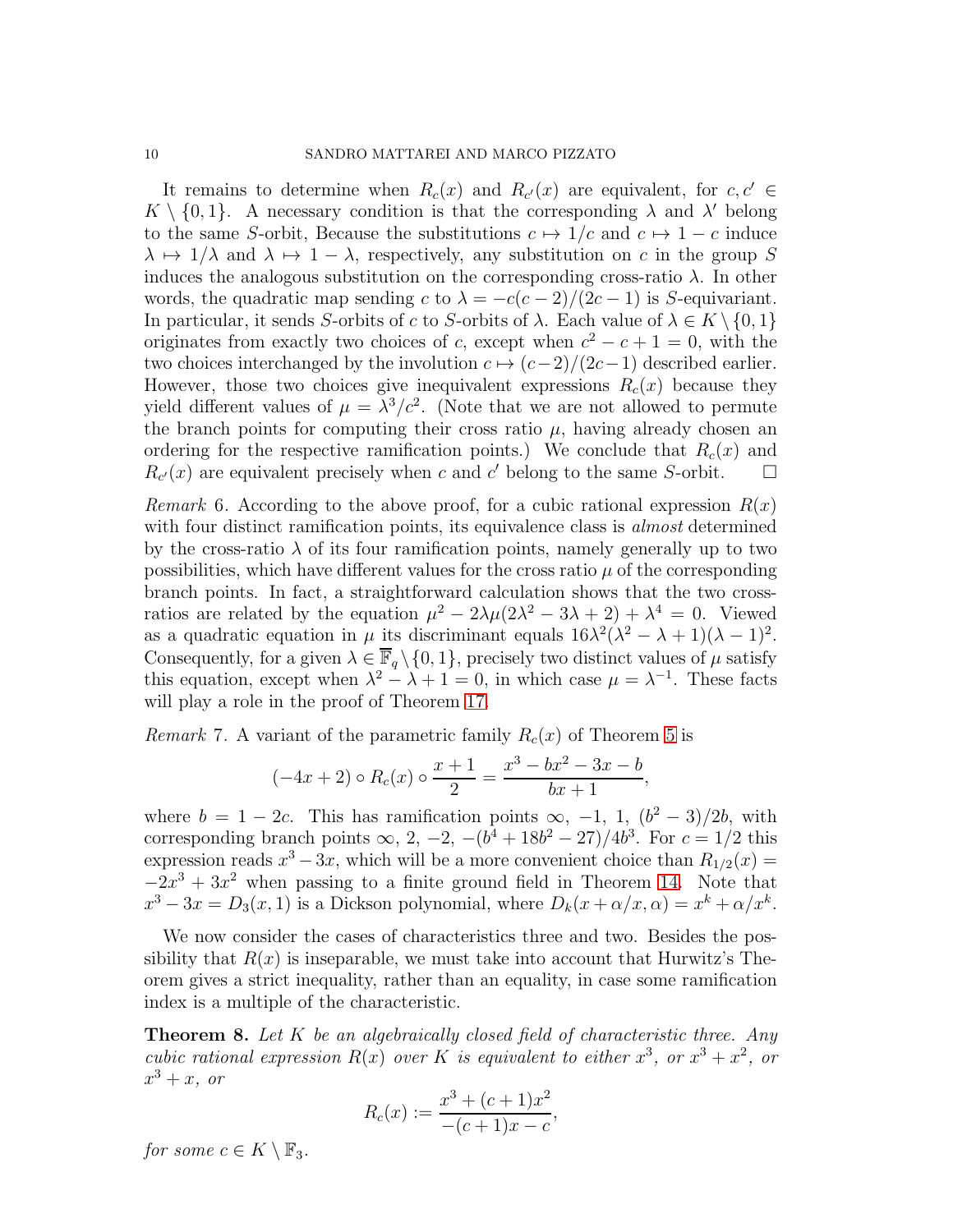The parametric expression for  $R_c(x)$  equals that of Theorem [5](#page-7-1) viewed modulo three. Also, for the excluded value  $c = -1$ , the formula for  $R_c(x)$  returns the inseparable  $R_{-1}(x) = x^3$  (which is ramified everywhere). The remaining rational expressions given have, respectively,  $(3, 2)$ ,  $(3)$ , and  $(2, 2, 2, 2)$  for the parametric family, as lists of ramification indices. These exhaust all the possibilities allowed by Hurwitz's Theorem in characteristic three.

Proof. We resort to direct calculation to cover cases where Hurwitz's formula does not provide an equality. Thus, suppose that  $R(x)$  has a ramification point with index 3, which we can assume to be  $\infty$ , with image  $\infty$ . Hence  $R(x)$  is a cubic polynomial, which is then equivalent to a monic one without constant term. In turn,  $R(x)$  is easily seen to be equivalent to either  $x^3$  (which is inseparable), or  $x^3 + x^2 + bx$ , or  $x^3 + bx$ , for some  $b \in K$ . In the second case  $R(x)$  is equivalent to

$$
(x - b3 - 2b2) \circ (x3 + x2 + bx) \circ (x - b/2) = x3 + x2,
$$

which has 0 as a further ramification point, with index 2. In the third case  $R(x)$ is equivalent to

$$
(x/\sqrt{b}^3) \circ (x^3 + bx) \circ (\sqrt{b}x) = x^3 + x
$$

(with  $\sqrt{b}$  denoting a fixed square roots of b in K), whose only ramification point is  $\infty$ .

Now we may assume that all ramification points of  $R(x)$  have indices less than 3, whence equality holds in Hurwitz's formula. Consequently,  $R(x)$  has four ramification points, each with index 2. The corresponding part of the proof of Theorem [5](#page-7-1) applies and yields the desired conclusion.

Remark 9. As in Remark [7,](#page-9-0) a variant of the parametric family  $R_c(x)$  of Theo-rem [8](#page-9-1) is  $(x^3 - bx^2 - b)/(bx + 1)$ , where  $b = c + 1 \in K \setminus \mathbb{F}_3$ . This has ramification points  $\infty$ ,  $-1$ , 1,  $-b$ , with corresponding branch points  $\infty$ ,  $-1$ , 1,  $-b$ . Hence with this choice the ramification points coincide with the four fixed points of the cubic expression.

We conclude by considering the case where the field  $K$  has characteristic two. Then Theorem [2](#page-3-0) implies that  $R(x) = g(x)/h(x)$  can only have at most two ramification points. In fact, an elementary way of seeing this is noting that, because the second derivative of every rational expression in characteristic two vanishes, the derivative  $R'(x) = (g'(x)h(x) - g(x)h'(x))/h(x)^2$  must be a rational expression in  $x^2$ , and hence its numerator, which is a polynomial of degree at most four, can only have at most two distinct zeroes.

<span id="page-10-0"></span>**Theorem 10.** Let  $K$  be an algebraically closed field of characteristic two. Any cubic rational expression  $R(x)$  over K is equivalent to either  $x^3$ , or  $x^3 + x^2$ , or  $(x^3+1)/x$ , or  $(x^3+cx^2)/(x+1)$  for a unique  $c \in K \setminus \mathbb{F}_2$ .

The lists of ramification indices for the above expressions are, respectively,  $(3, 3), (3, 2), (2), \text{ and } (2, 2) \text{ for the parametric family.}$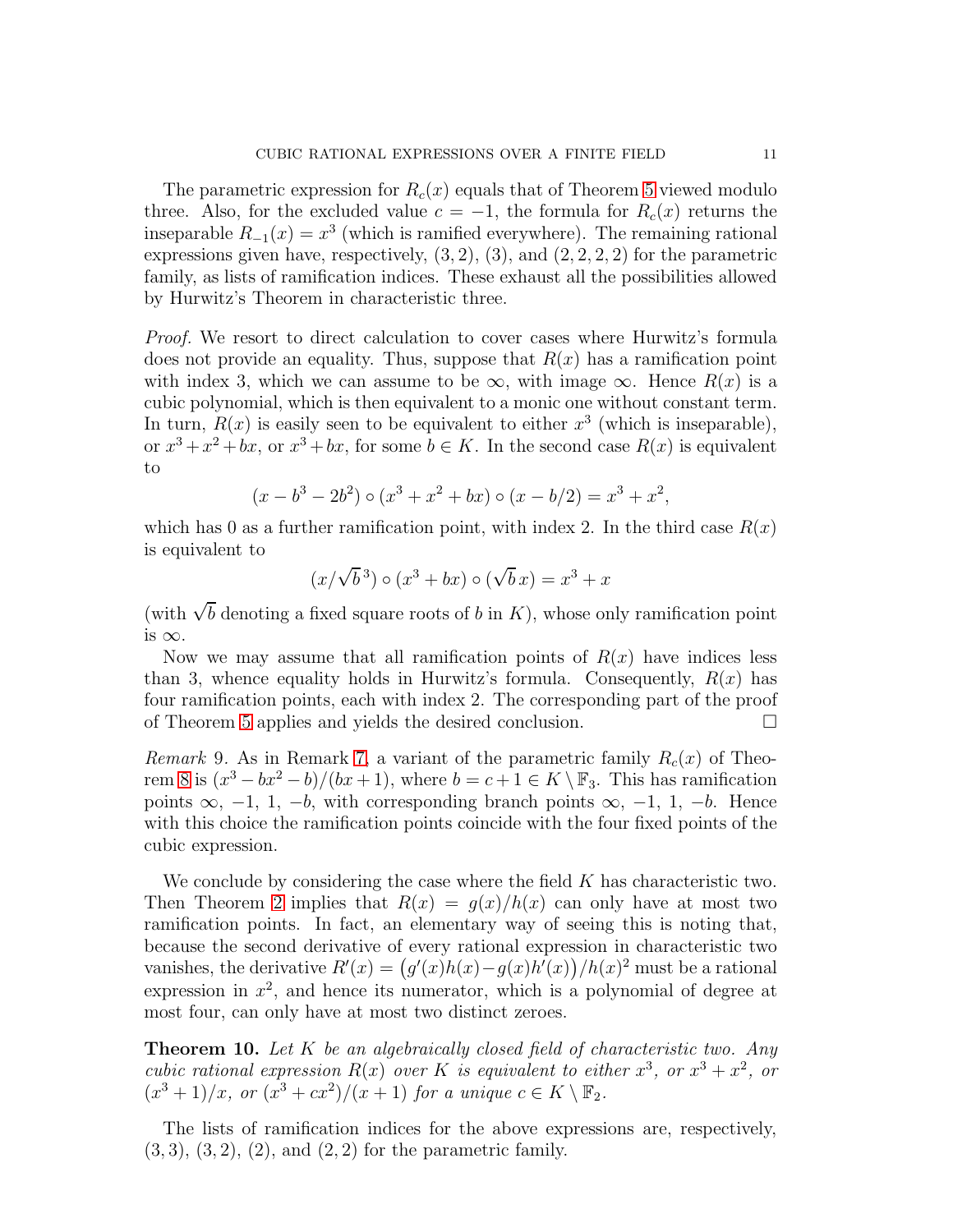*Proof.* The expression  $R(x)$  must have at least one ramification point, so we may assume that  $\infty$  is a ramification point, and that  $\infty$  is also the corresponding branch point.

If  $\infty$  has ramification index 3 then  $R(x)$  is a polynomial, which we may assume monic, say  $R(x) = x^3 + ax^2 + bx + c$ . Because the remaining ramification points are the roots of its derivative  $x^2 + b$ , there is precisely one further ramification point, namely  $\sqrt{b}$ . We may now assume that this ramification point is 0, and also that 0 is the corresponding branch point. Then  $R(x) = x^3 + ax^2$ , and when  $a \neq 0$  this is equivalent to  $x^3 + x^2$ .

Now we may suppose that  $\infty$  has ramification index 2. We may also assume that the other preimage of  $\infty$  is 0. Further multiplying  $R(x)$  by a scalar we find that it is equivalent to  $(x^3 + ax^2 + bx + c)/x$ , for some  $a, b, c \in K$  with  $c \neq 0$ .

If  $R(x)$  has no further ramification points besides  $\infty$ , then the expression

$$
\frac{d}{dx}\frac{x^3 + ax^2 + bx + c}{x} = \frac{ax^2 + c}{x^2}
$$

has no zeroes in K, forcing  $a = 0$  (and of course  $c \neq 0$ ). Now  $(x^3 + bx + c)/x$  is clearly equivalent to  $(x^3 + c)/x$  by adding a constant, and finally to  $(x^3 + 1)/x$ as desired.

Finally, suppose  $R(x)$  has a further ramification point besides  $\infty$ . We may assume that to be 1, whence  $a = c \neq 0$ , and the corresponding branch point to be 0, whence  $b = 1$ . Hence  $R(x)$  is equivalent to  $(x^2 + 1)(x + a)/x$ . When  $a = 1$ we get  $(x + 1)^3/x$ , which is ramified at 1 with index 3, and hence is equivalent to  $x^3 + x^2$ . Otherwise we get a parametric family with  $a \in K \setminus \mathbb{F}_2$ , having ramification indices (2, 2).

Different values of the parameter  $\alpha$  yield inequivalent expressions. In fact, the parameter  $a = [\infty, 0, 1, a]$  is determined as the cross-ratio of the quadruple consisting of the preimages of the two branch points, of which two are the ramification points. Note that such cross ratio is independent of which of the two ramification points was initially chosen to be  $\infty$ , as interchanging the first two entries and simultaneously the last two entries of a cross-ratio leaves it unchanged.

The variant of this parametric family given in Theorem [10](#page-10-0) is obtained as  $(x^{2} + 1)(x + a)/x \circ (x + 1) = (x^{3} + cx^{2})/(x + 1)$ , where  $c = a + 1 \in K \setminus \mathbb{F}_{2}$ .  $\Box$ 

<span id="page-11-0"></span>Remark 11. The parametric family of Theorem [10](#page-10-0) bears some resemblance to the family  $R_c(x)$  of Theorem [5.](#page-7-1) However, the latter would simplify to the quadratic expression  $(x^3 + cx^2)/(x + c) = x^2$  when viewed modulo 2. A variant of the family of Theorem [10](#page-10-0) is  $(x^3 + x^2)/(x + c')$ , with  $c' \in K \setminus \mathbb{F}_2$ .

A further variant for the parametric family, which is somehow better suited to the purpose of passing to a finite ground field in the next section, is

$$
(x/c2 + 1) \circ \frac{x3 + cx2}{x + 1} \circ (cx + c) = \frac{x3 + b}{x + b},
$$

where  $b = 1+1/c$ , hence again  $b \in K \backslash \mathbb{F}_2$ , uniquely determined by the equivalence class. These cubic expressions have  $\infty$  and 1 as ramification points of index 2,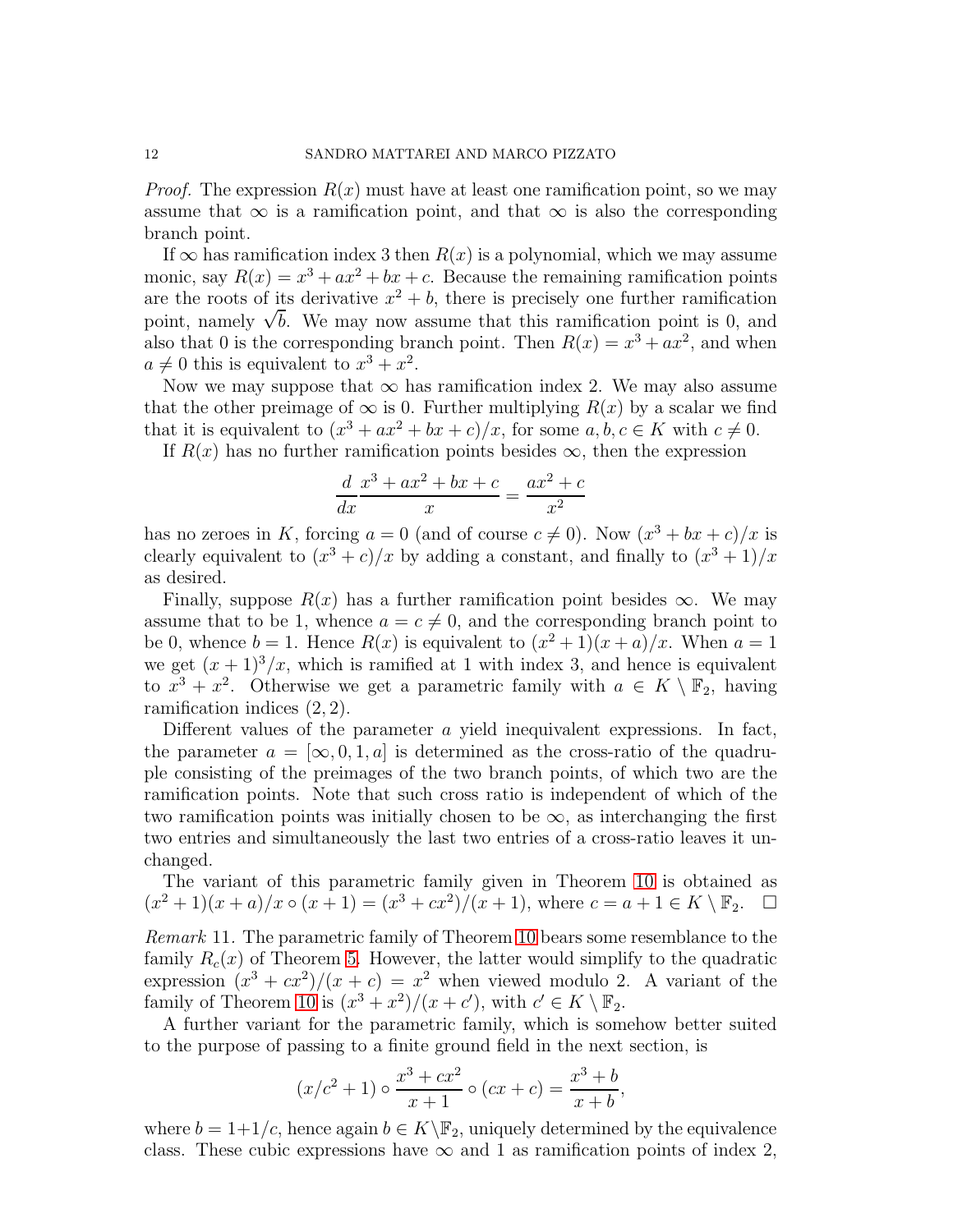<span id="page-12-0"></span>and also as the corresponding branch points. The further preimages of the branch points are b and 0 in this parametrization.

# 5. Cubic expressions over a finite field

In this section we find representatives for some (a restriction which we justify in Remark [15\)](#page-14-0) equivalence classes of cubic rational expressions  $R(x)$  over a finite field. The idea is to view  $R(x)$  over the algebraic closure  $\overline{\mathbb{F}}_q$  of  $\mathbb{F}_q$  and apply the corresponding classification result from the previous section. Here we view  $\mathbb{P}^1(\mathbb{F}_q)$  as a subset of  $\mathbb{P}^1(\overline{\mathbb{F}}_q)$ , but in our context we may also identify them with  $\mathbb{F}_q \cup \{\infty\}$  and  $\overline{\mathbb{F}}_q \cup \{\infty\}$ , respectively. The Galois group of  $\overline{\mathbb{F}}_q/\mathbb{F}_q$ , which is topologically generated by  $\alpha \mapsto \alpha^q$ , acts on the latter, with the former as the set of fixed points. The Galois group permutes the ramification points of  $R(x)$  over  $\mathbb{F}_q$ , and their branch points correspondingly, preserving the ramification indices.

We start with cubic rational expressions having only two ramification points in  $\overline{\mathbb{F}}_q$ , hence equivalent to  $x^3$  over  $\overline{\mathbb{F}}_q$  according to Theorem [5.](#page-7-1) In this case it is not any harder to deal with expressions of arbitrary degree  $r$  having precisely two ramification points in  $\mathbb{F}_q$ .

<span id="page-12-1"></span>**Theorem 12.** Let r be a positive integer, let  $\mathbb{F}_q$  be a finite field of odd characteristic not dividing r, and let  $\sigma \in \mathbb{F}_q$  be a nonsquare. Let  $R(x)$  be a rational expression over  $\mathbb{F}_q$ , of degree r and with only two ramification points in  $\overline{\mathbb{F}}_q$ . Then  $R(x)$  is equivalent over  $\mathbb{F}_q$  to either  $x^r$ , or

$$
\left(\sum_{h} \binom{r}{2h} x^{r-2h} \sigma^h\right) / \left(\sum_{h} \binom{r}{2h+1} x^{r-2h-1} \sigma^h\right).
$$

The two special forms for  $R(x)$  given in Theorem [12](#page-12-1) are inequivalent, as the ramification points of the latter are not all in  $\mathbb{P}^1(\mathbb{F}_q)$ . Note that the latter form reads  $(x^2 + \sigma)/(2x)$  when  $r = 2$ , as in Theorem [3,](#page-4-1) and  $(x^3 + 3\sigma x)/(3x^2 + \sigma)$  when  $r = 3$ , which will appear in Theorem [14.](#page-13-1)

*Proof.* View  $R(x)$  over the algebraic closure  $\overline{\mathbb{F}}_q$  of  $\mathbb{F}_q$ , and let  $\tau$  be a square root of  $\sigma$  in  $\mathbb{F}_{q^2}$ . Because the ramification indices satisfy  $e_R(P) \leq \deg(R) = r$ , according to Hurwitz's formula each of the two ramification points has index r.

If the two ramification points of  $R(x)$  belong to  $\mathbb{P}^1(\mathbb{F}_q)$  then  $R(x)$  is equivalent to  $x^r$  over  $\mathbb{F}_q$ . This can be shown exactly as for the corresponding case in the proof of Theorem [5](#page-7-1) (for  $r = 3$  and over  $\overline{\mathbb{F}}_q$ ), just noting that the Möbius transformations  $A(x)$  and  $B(x)$  used there can be taken to be defined over  $\mathbb{F}_q$ .

Before dealing with the remaining case note that

$$
\tau \frac{x + \tau^r}{x - \tau^r} \circ x^r \circ \tau \frac{x + \tau}{x - \tau} = \frac{\sum_{k \text{ even}} {r \choose k} x^{r - k} \tau^k}{\sum_{k \text{ odd}} {r \choose k} x^{r - k} \tau^{k - 1}} = \frac{\sum_{h} {r \choose 2h} x^{r - 2h} \sigma^h}{\sum_{h} {r \choose 2h + 1} x^{r - 2h - 1} \sigma^h}
$$

is equivalent to  $x^r$  over  $\overline{\mathbb{F}}_q$ , but has  $\tau$  and  $-\tau$  as ramification points, with  $\tau$  and  $-\tau$  as corresponding branch points.

Now suppose that two ramification points of  $R(x)$  do not belong to  $\mathbb{P}^1(\mathbb{F}_q)$ . Then they must be Galois-conjugated over  $\mathbb{F}_q$ , say  $\rho, \rho^q \in \overline{\mathbb{F}}_q \setminus \mathbb{F}_q$ . There is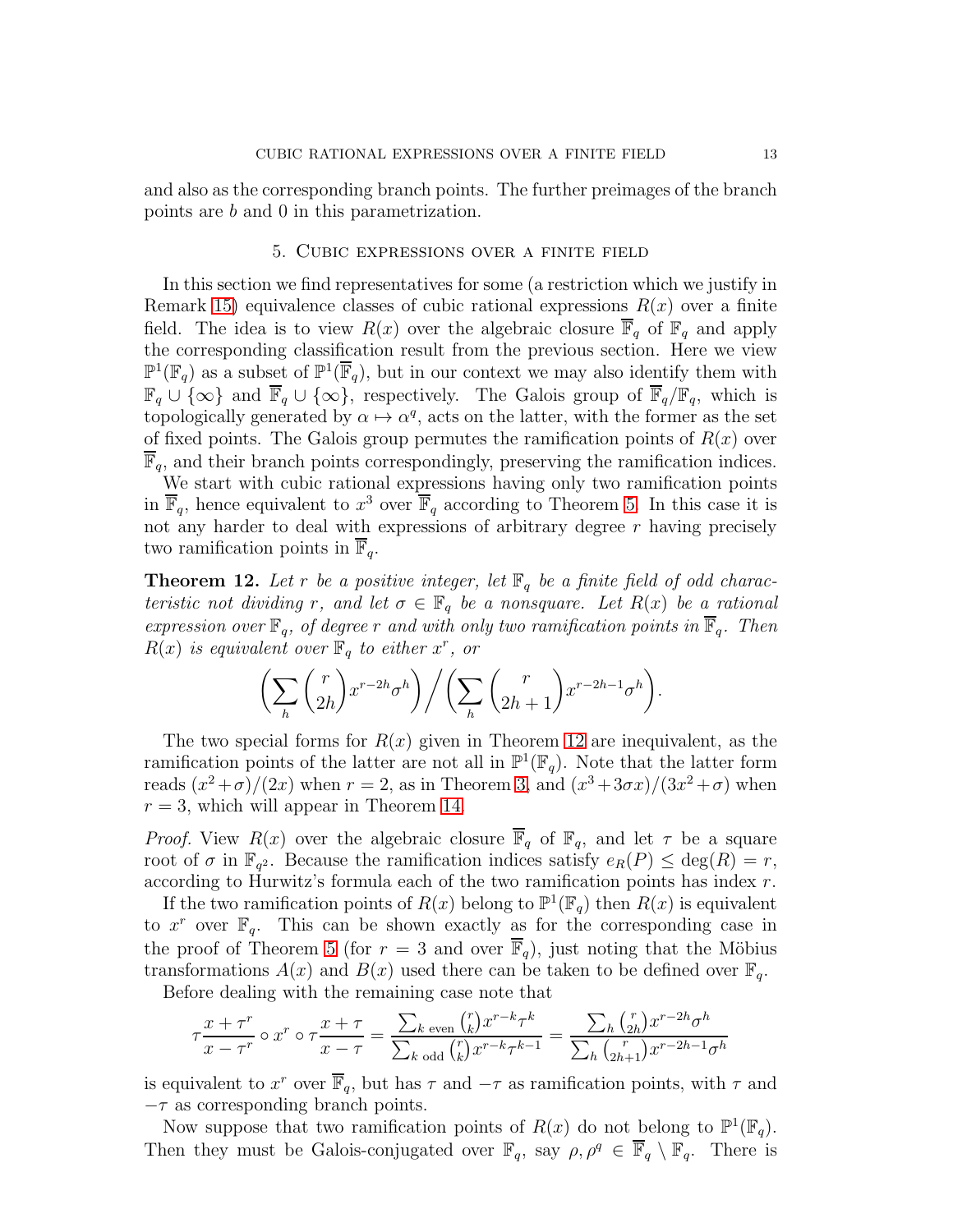a unique Möbius transformation  $A(x)$  over  $\overline{\mathbb{F}}_q$  which maps  $\tau$  to  $\rho$ ,  $-\tau$  to  $\rho^q$ , and fixes some other point of  $\mathbb{P}^1(\mathbb{F}_q)$ , say 0. But  $A(x)$  is actually defined over  $\mathbb{F}_q$ , because the associated map  $\mathbb{P}^1(\overline{\mathbb{F}}_q) \to \mathbb{P}^1(\overline{\mathbb{F}}_q)$  commutes with the Galois automorphism  $\alpha \mapsto \alpha^q$  of  $\overline{\mathbb{F}}_q$ . Now  $(R \circ A)(x)$  has ramification points  $\tau$  and  $-\tau$ . Similarly, there is a unique Möbius transformation  $B(x)$  over  $\overline{\mathbb{F}}_q$  which maps the branch points  $R(\rho)$  and  $R(-\rho)$  of  $R(x)$  (or of  $(R \circ A)(x)$ , for that matter) to  $\tau$  and  $-\tau$ , respectively, and maps  $R(0)$  to 0, and similarly  $B(x)$  must also be defined over  $\mathbb{F}_q$ . Now  $(B \circ R \circ A)(x)$  has ramification points  $\tau$  and  $-\tau$ , both with index r, and with corresponding branch points  $\tau$  and  $-\tau$ , and maps 0 to 0. But then  $(B \circ R \circ A)(x)$  equals the expression given in Theorem [12,](#page-12-1) because such conditions uniquely characterize the latter among rational expressions of degree r over  $\overline{\mathbb{F}}_q$ , a fact which can be seen at once on its equivalent  $x^r$ .  $\qquad \qquad \Box$ 

<span id="page-13-0"></span>*Remark* 13. According to [\[MP17,](#page-21-2) Lemma 11], a polynomial  $F(x)$  of degree 3n over a field satisfies  $(x-1)^{3n} \cdot F(1/(1-x)) = F(x)$  precisely if it has the form  $F(x) = (x^2 - x)^n \cdot f((x^3 - 3x + 1)/(x^2 - x))$  for some polynomial  $f(x)$  of degree *n*. This can be thought of a cubic version of the interpretation of selfreciprocal polynomials as arising through a quadratic transformation recalled in the Introduction. However, such polynomial  $F(x)$  is very far from the general case of a polynomial arising through an arbitrary cubic transformation, as  $(x^3 3x+1)/(x^2-x)$  has precisely two ramification points (in characteristic not three, each with ramification index three), namely, the roots of  $x^2 - x + 1$ . In particular, according to Theorem [12,](#page-12-1) over a field  $\mathbb{F}_q$  with  $q-1$  a multiple of three that cubic expression is equivalent to  $x^3$ .

Now we are ready to classify cubic expressions having at most three ramification points in  $\mathbb{F}_q$ .

<span id="page-13-1"></span>**Theorem 14.** Let  $\mathbb{F}_q$  be a finite field of characteristic at least five, and let  $\sigma \in \mathbb{F}_q$ be a nonsquare. Then any cubic rational expression  $R(x)$  over  $\mathbb{F}_q$  with at most three ramification points (over  $\overline{\mathbb{F}}_q$ ) is equivalent to either  $x^3$ , or  $(x^3+3\sigma x)/(3x^2+\sigma^2)$  $(\sigma)$ , or  $x^3 - 3x$ , or  $x^3 - 3\sigma x$ .

*Proof.* View  $R(x)$  over the algebraic closure  $\overline{\mathbb{F}}_q$  of  $\mathbb{F}_q$ , and let  $\tau$  be a square root of  $\sigma$  in  $\mathbb{F}_{q^2}$ . If  $R(x)$  has only two ramification points in  $\mathbb{P}^1(\overline{\mathbb{F}}_q)$ , then Theorem [12](#page-12-1) applies. Hence  $R(x)$  is equivalent to either  $x^3$  or to  $(x^3 + 3\sigma x)/(3x^2 + \sigma)$  over  $\mathbb{F}_q$ , depending on whether its ramification points belong to  $\mathbb{P}^1(\mathbb{F}_q)$  or not.

Now suppose that  $R(x)$  has three ramification points in  $\mathbb{P}^1(\overline{\mathbb{F}}_q)$ . Then accord-ing to Theorem [5](#page-7-1) and Remark [7](#page-9-0) it is equivalent to  $x^3 - 3x$  over  $\overline{\mathbb{F}}_q$ . The latter has ramification points  $\infty$  with index 3, and  $\pm 1$  with index 2, and corresponding branch points  $\infty$  and  $\mp 2$ . The polynomial  $x^3 - 3\sigma x$  has  $\infty$  as a ramification point with index 3, and  $\tau$  and  $-\tau$  as ramification points with index 2. The corresponding branch points are  $\infty$ ,  $-2\tau^3$  and  $2\tau^3$ , respectively. Hence  $x^3 - 3\sigma x$ is also equivalent to  $x^3 - 3x$  over  $\overline{\mathbb{F}}_q$  (or even over  $\mathbb{F}_{q^2}$ ), but not over  $\mathbb{F}_q$ . We now show that  $R(x)$  is equivalent to either  $x^3 - 3x$  or  $x^3 - 3\sigma x$  over  $\mathbb{F}_q$ .

The unique ramification point of  $R(x)$  with index 3 must be fixed by the Galois automorphism  $\alpha \mapsto \alpha^q$ , hence it belongs to  $\mathbb{P}^1(\mathbb{F}_q)$ , and so does the corresponding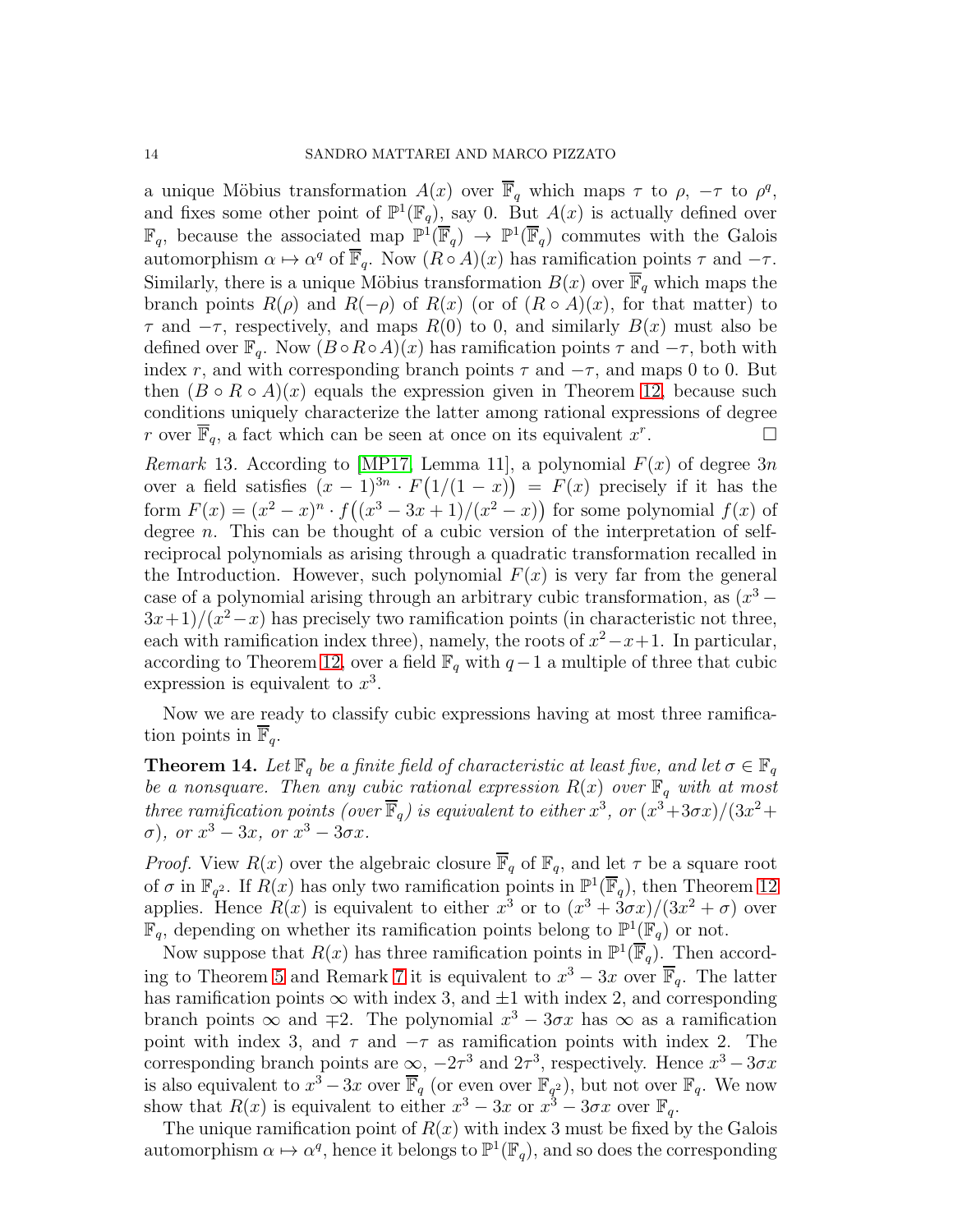branch point. If the other two ramification points belong to  $\mathbb{P}^1(\mathbb{F}_q)$ , and so obviously do the corresponding branch points, then  $R(x)$  is actually equivalent to  $x^3 - 3x$  over  $\mathbb{F}_q$ . This can be seen by composing  $R(x)$  on both sides with appropriate Möbius transformations so as to turn the ramification points of  $R(x)$ , and also the corresponding branch points, into  $\infty$ , 0, and 1, as in the proof of Theorem [5.](#page-7-1) In fact, the Möbius transformations  $A(x)$  and  $B(x)$  employed to achieve that are actually defined over  $\mathbb{F}_q$  because each takes some particular triple of distinct points of  $\mathbb{P}^1(\mathbb{F}_q)$  to another such triple.

Now suppose that  $R(x)$  has three ramification points in  $\mathbb{P}^1(\overline{\mathbb{F}}_q)$ , but those with index 2 are not in  $\mathbb{P}^1(\mathbb{F}_q)$ . Then they will be Galois-conjugated over  $\mathbb{F}_q$ , say  $\rho$  and  $\rho^q$ . The argument is very similar to the one we used in the proof of Theorem [12.](#page-12-1) Thus, there is a unique Möbius transformation  $A(x)$  over  $\mathbb{F}_q$  which maps  $\tau$  to  $\rho$ ,  $-\tau$  to  $\rho^q$ , and the third ramification point of  $R(x)$  to 0. There is also a unique Möbius transformation  $B(x)$  over  $\overline{\mathbb{F}}_q$  which maps the branch points  $R(\rho)$  and  $R(-\rho)$  of  $R(x)$  to  $-2\tau^3$  and  $2\tau^3$ , respectively, and the third branch point of  $R(x)$ to  $\infty$ . Both  $A(x)$  and  $B(x)$  are actually defined over  $\mathbb{F}_q$ . Then  $(B \circ R \circ A)(x)$ equals  $x^3 - 3\sigma x$ , as the latter is uniquely characterized among cubic rational expressions by having ramification points  $\infty$ ,  $\tau$ ,  $-\tau$  with corresponding images  $\infty$ ,  $-2\tau^3$ ,  $2\tau^3$ , and  $\infty$  having ramification index 3.  $\infty$ ,  $-2\tau^3$ ,  $2\tau^3$ , and  $\infty$  having ramification index 3.

<span id="page-14-0"></span>Remark 15. We refrain from attempting analogous results which might provide canonical forms over finite fields for maps with four ramification points. The difficulty lies in rearranging those ramification points (and then the corresponding branch points) in a convenient way, given a range of possibilities for their location: they could all be in  $\mathbb{P}^1(\mathbb{F}_q)$  (in which case  $R(x)$  is equivalent to  $R_c(x)$  for an appropriate value of c); precisely two of them could be in  $\mathbb{P}^1(\mathbb{F}_q)$  (with the other two being the roots of an irreducible quadratic polynomial over  $\mathbb{F}_q$ ); just one of them could be in  $\mathbb{P}^1(\mathbb{F}_q)$  (with the other three being the roots of an irreducible cubic polynomial over  $\mathbb{F}_q$ ; they could be the roots of two distinct irreducible quadratic polynomials over  $\mathbb{F}_q$ ; they could be the roots of an irreducible quartic polynomial over  $\mathbb{F}_q$ .

## 6. Bounding the number of equivalence classes

<span id="page-14-1"></span>According to Lemma [1](#page-3-1) there are a total of  $q^5(q^2-1)$  cubic rational expressions over  $\mathbb{F}_q$ . They divide into a number of equivalence classes, and according to Theorem [14](#page-13-1) precisely four of them include expressions with at most three ramification points (in characteristic at least five). In this section we will produce an upper bound for the total number of equivalence classes, making use of the orbit-stabilizer theorem to deal with classes where explicit representatives are not available.

<span id="page-14-2"></span>**Lemma 16.** Let  $K$  be a field of characteristic different from two or three. Consider four distinct points of the projective line  $\mathbb{P}^1(K)$ , identified here with  $K \cup \{\infty\}$  after a choice of an affine coordinate. Suppose that those points are permuted by a subgroup H of  $PGL(2, K)$ . Then the following hold.

(i) The group  $H$  cannot be the full symmetric group  $S_4$  on the four points.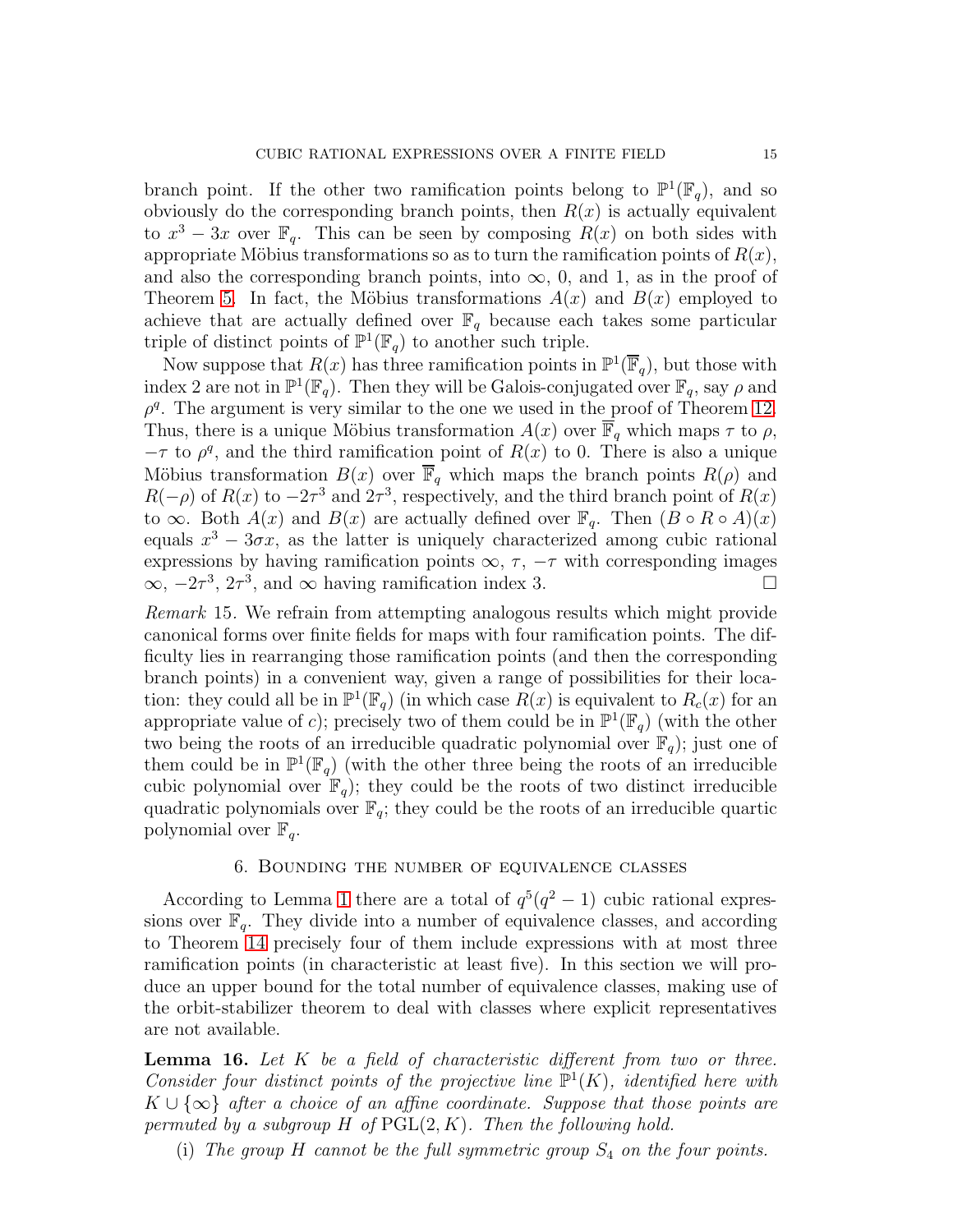#### 16 SANDRO MATTAREI AND MARCO PIZZATO

- (ii) If H is the alternating group  $A_4$  on the four points, then then their crossratio in an appropriate order is a primitive sixth root of unity.
- (iii) If H has order eight, then the cross-ratio of the four points in an appropriate order equals  $-1$ .

*Proof.* We may replace the field K with its algebraic closure as this does not affect the desired conclusion. The subgroup H of  $PGL(2, K)$  is a subgroup of the symmetric group  $S_4$  on the four points. Note that in all cases considered H permutes the four points transitively.

It is well known, see for example [\[Bea10,](#page-21-11) Proposition 4.1], that for  $K$  algebraically closed all subgroups of  $PGL(2, K)$  isomorphic to H are conjugated, and so we may select a convenient one for our calculations. Following [\[Tot02\]](#page-21-12) we may take the 24 Möbius transformations represented by the following 24 expressions, with  $0 \leq k < 4$ , and i denotes a fixed square root of  $-1$  in K, as the elements of a subgroup of  $PGL(2, K)$  isomorphic to  $S_4$ :

$$
i^{k}x
$$
,  $\frac{i^{k}}{x}$ ,  $i^{k}\frac{x+1}{x-1}$ ,  $i^{k}\frac{x-1}{x+1}$ ,  $i^{k}\frac{x+i}{x-i}$ ,  $i^{k}\frac{x-i}{x+i}$ .

If H is isomorphic to  $S_4$  or  $A_4$ , then the point stabilizers have order six or three, respectively. In either case, the four points are among the fixed points of the elements of H of order three, which are  $\pm(x+i)/(x-i)$  and  $\pm(x-i)/(x+i)$ and their inverses. The fixed points of those Möbius transformations are the eight points  $\pm(1\pm i)(1\pm\sqrt{3})/2$ , where  $\sqrt{3}$  denotes a fixed square root of 3 in K. (Geometrically, they correspond to the vertices of a cube in the representation of  $A_4$  as the octahedral group from which this originates.) Those eight points form a unique orbit under  $S_4$ , proving that H cannot be isomorphic to  $S_4$ .

Under the action of the alternating subgroup  $A_4$  the  $S_4$ -orbit formed by those eight points splits into two orbits of length four, one of which consists of the points  $\pm(1+i)(1+\sqrt{3})/2$  and  $\pm(1-i)(1-\sqrt{3})/2$ . This  $A_4$ -orbit and the other are already orbits under the Klein Viergruppe, consisting here of the Möbius transformations  $\pm x$  and  $\pm 1/x$ . The cross-ratio of those four points, in the form  $[a, -a, \frac{1}{a}, -1/a] = (a^2 - 1)^2/(a^2 + 1)^2$  where  $a = (1 + i)(1 + \sqrt{3})/2$ , equals  $(1 + i\sqrt{3})/2$ , a primitive sixth root of unity. Clearly the four points of the other  $A_4$ -orbit have the same cross-ratio.

Finally, suppose  $H$  has order eight. Because the three subgroups of order eight of  $S_4$  are conjugated, we may assume that H consists of the eight Möbius transformations  $i^k x$  and  $i^k/x$ , for  $0 \leq k < 4$ . The point stabilizers are subgroups of order two, and they cannot coincide with the centre of  $H$ , which is generated by  $-x$ , otherwise each of the four points would be fixed by the whole of H, which is impossible. The remaining four subgroups of order two of H are conjugated in pairs. Hence the point stabilizers are either the two subgroups generated by  $1/x$  and  $-1/x$ , or the two subgroups generated by  $i/x$  and  $-i/x$ . In the former case the points are  $\pm 1$  and  $\pm i$ , which have cross-ratio  $-1$  when appropriately ordered, and in the latter case they have the same cross-ratio. ordered, and in the latter case they have the same cross-ratio.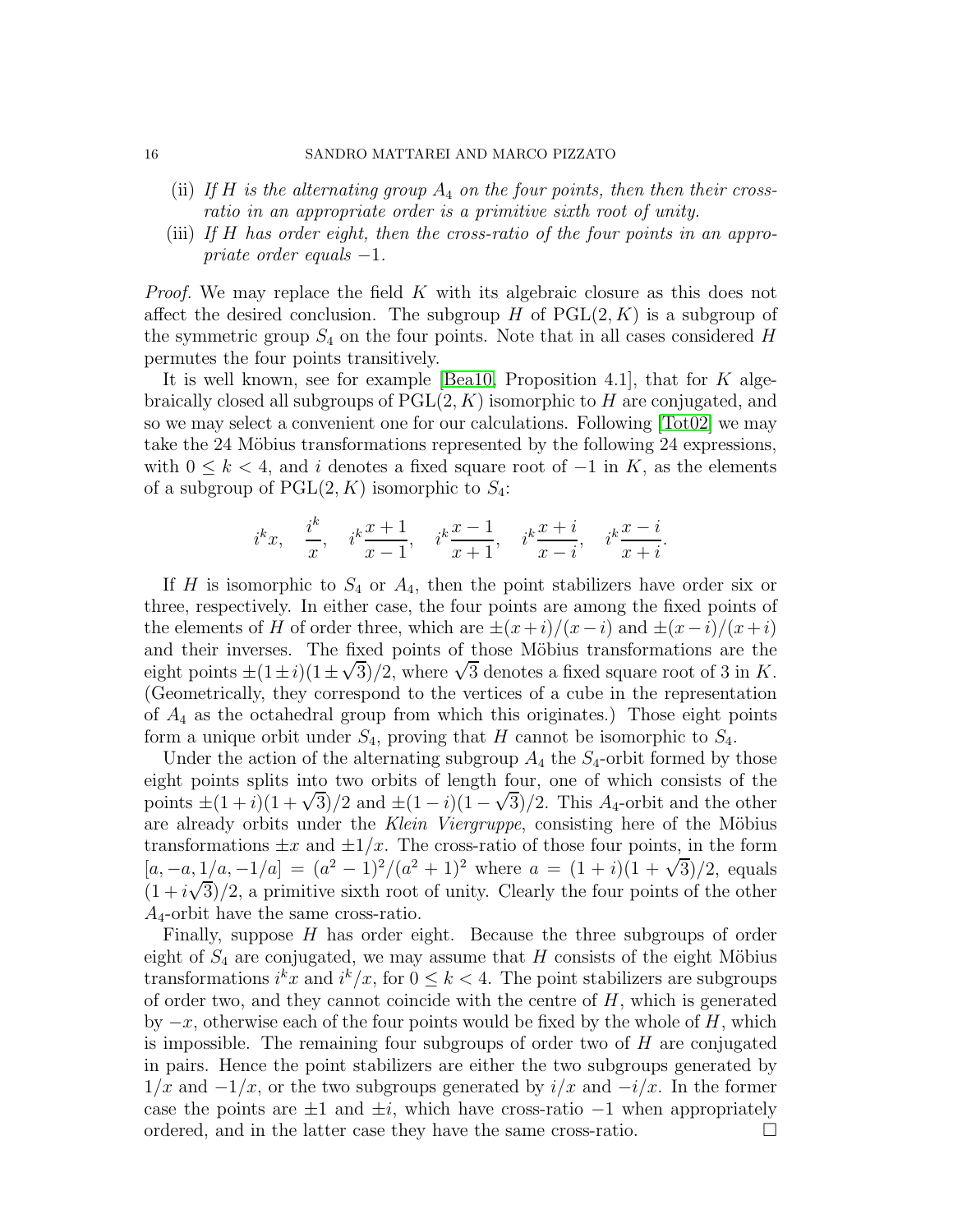<span id="page-16-0"></span>**Theorem 17.** Over a finite field  $\mathbb{F}_q$  of characteristic at least 5 there are at most  $6q - 2$  equivalence classes of cubic rational expressions.

*Proof.* According to Theorem [14,](#page-13-1) there are four equivalence classes (or orbits) of cubic rational expressions over  $\mathbb{F}_q$  having at most three ramification points. We will use the orbit-stabilizer theorem to compute the length of those orbits, and then by difference to bound the number of cubic rational expressions with four ramification points.

It is easy to see that the stabilizer of the cubic expression  $x^3$  has order  $2(q-1)$ . A calculation shows that the stabilizer of the other cubic expression with only two ramification points, namely  $(x^3+3\sigma x)/(3x^2+\sigma)$ , has order  $2(q+1)$ . Consider now the two expressions  $x^3 - 3x$  and  $x^3 - 3\sigma x$ . Each has two ramification points with index 2, and one with index 3. Each element of a stabilizer must fix the latter ramification point and permute the other two (and branch points accordingly), hence it consists of the identity and the map given by pre- and post-composition with  $-x$ . Hence these two stabilizers have order 2.

Thus far, we have seen two orbits consisting of  $q^2(q^2-1)(q+1)/2$  and  $q^2(q^2-1)$ 1)(q – 1)/2 cubic expressions, and another two orbits consisting of  $q^2(q^2-1)^2/2$ expressions each. Adding these numbers up, we find  $q^2(q-1)(q+1)(q^2+q-1)$ cubic rational expressions with two or three ramification points. Subtracting this from the total number  $q^5(q^2-1)$  of cubic expressions we find that the cubic expressions with four ramification points are in number of  $q^2(q+1)^2(q-1)^3$ .

The stabilizer of a cubic rational expression  $R(x)$  with four ramification point must permute these ramification points, and the branch points correspondingly. Therefore, it is isomorphic to a subgroup  $H$  of the symmetric group  $S_4$  on the four points (viewed as a permutation group). According to Lemma [16,](#page-14-2) the group H cannot be the whole of  $S_4$ . Hence if  $|H| > 6$  then H is either the alternating group  $A_4$ , or a dihedral group of order eight. We consider those cases in turn.

If H is the alternating group  $A_4$  then the cross ratio  $\lambda$  of the four ramification points of  $R(x)$  is a primitive sixth root of unity. Because of the relation  $\mu^2$  –  $2\lambda\mu(2\lambda^2-3\lambda+2)+\lambda^4=0$  discussed in Remark [6](#page-9-2) the four branch points taken in the corresponding order have cross-ratio  $\mu = \lambda^{-1}$ . Because the cross-ratios of the ramification points and of the branch points are uniquely determined (up to taking their reciprocals, which can be achieved by reordering those points), it easily follows that there can be at most one orbit of such cubic expressions. If it exists (depending on q) it will have length  $q^2(q^2-1)^2/12$ .

Finally, if H had order eight, meaning that the stabilizer of  $R(x)$  permutes the four ramification points of  $R(x)$  as the dihedral group of order eight does to the four vertices of a square, then according to Lemma [16](#page-14-2) both the cross-ratio  $\lambda$  of the ramification points and the cross-ratio  $\mu$  of the branch points would belong to the set  $\{-1, 2, 1/2\}$ , depending on their ordering. However, this is incompatible with the relation  $\mu^2 - 2\lambda\mu(2\lambda^2 - 3\lambda + 2) + \lambda^4 = 0$  of Remark [6,](#page-9-2) and we conclude that this case cannot occur.

The above discussion implies that each orbit of cubic expressions with four ramification points, except for possibly just one of length  $q^2(q^2-1)^2/12$  described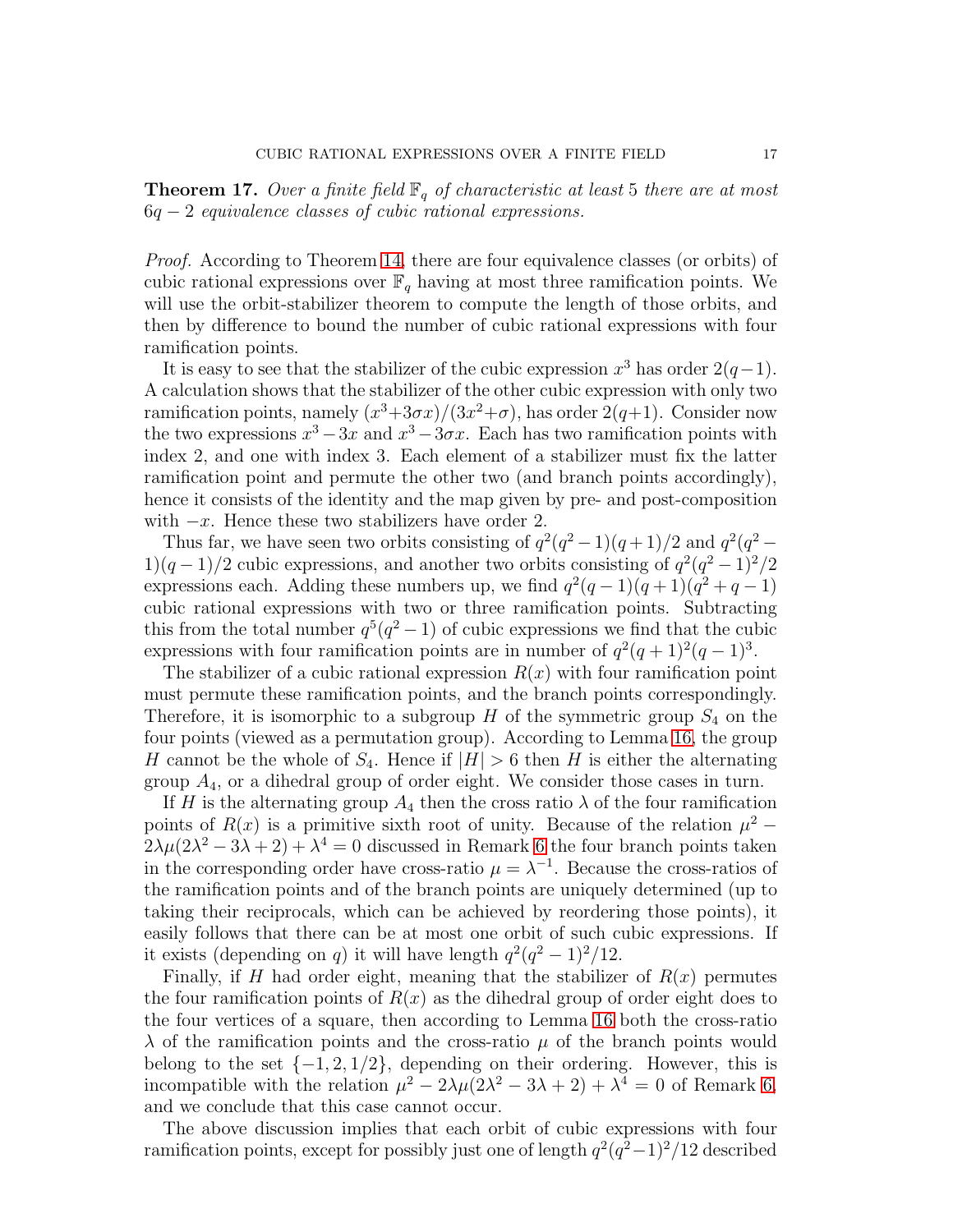above, has length greater than or equal to  $q^2(q^2-1)^2/6$ . Consequently, the number of orbits consisting of cubic rational expressions with four ramification points does not exceed  $6(q-1)$ . We obtain the desired conclusion after adding to that number the four orbits found earlier of expressions with at most three ramification points and, when present, the one orbit where the cross-ratio of the four ramification points is a primitive sixth root of unity.  $\Box$ 

### 7. Cubic expressions in small characteristics

<span id="page-17-0"></span>We now consider cubic maps over finite fields of characteristics three and two. Again, we restrict ourselves to those with at most three ramification points. In the case of characteristic two those actually exhaust all possibilities. We start with characteristic three, where our assumption on the number of ramification points excludes the inseparable cubic expressions, which are ramified everywhere and easily seen to be equivalent to  $x^3$  already over the finite field of definition.

**Theorem 18.** Let  $\mathbb{F}_q$  be a finite field of characteristic three, and let  $\sigma \in \mathbb{F}_q$  be a nonsquare. Then any cubic rational expression  $R(x)$  over  $\mathbb{F}_q$  with at most three ramification points is equivalent to either  $x^3 + x^2$ , or  $x^3 + x$ , or  $x^3 + \sigma x$ .

*Proof.* According to Theorem [8,](#page-9-1) the cubic expression  $R(x)$  is equivalent over  $\overline{\mathbb{F}}_q$ to either  $x^3 + x^2$  or  $x^3 + x$ , according to whether it has ramification indices  $(3, 2)$ or (3). In both cases  $R(x)$  has a unique ramification point of index 3, which must therefore belong to  $\mathbb{P}^1(\mathbb{F}_q)$ . Therefore  $R(x)$  can be replaced with an equivalent one which has  $\infty$  as ramification point with index 3, and corresponding branch point  $\infty$ . We may now follow the corresponding part of the proof of Theorem [8,](#page-9-1) where most reductions can be done over  $\mathbb{F}_q$ , and we point out those which require modification. Thus,  $R(x)$  is a cubic polynomial, and being separable by hypothesis one finds that it is equivalent over  $\mathbb{F}_q$  to either  $x^3 + x^2 + bx$ , or  $x^3 + bx$ , for some  $b \in \mathbb{F}_q$ . The former polynomial is seen to be equivalent to  $x^3 + x^2$  as in the proof of Theorem [8.](#page-9-1) The polynomial  $x^3 + bx$ , however, is equivalent to  $(x/\sqrt{b}^3) \circ (x^3 + bx) \circ (\sqrt{b}x) = x^3 + x$  only when b is a square in  $\mathbb{F}_q$ . In the complementary case one can similarly show that  $R(x)$  is equivalent to  $x^3 + \sigma x$ .  $3 + \sigma x$ .

<span id="page-17-1"></span>**Theorem 19.** Let  $\mathbb{F}_q$  be a finite field of characteristic two. Let  $\sigma \in \mathbb{F}_q$  be an element of absolute trace 1. If q is a square then let  $\theta$  be a non-cube in  $\mathbb{F}_q$ . Then any cubic rational expression  $R(x)$  over  $\mathbb{F}_q$  is equivalent to precisely one of the following:

- (i)  $x^3$ , with ramification indices  $(3,3)$ ;
- (ii)  $\frac{x^3 + \sigma x + \sigma}{2}$  $\frac{x^2 + x + \sigma + 1}{x^2 + x + \sigma + 1}$ , with ramification indices (3, 3);
- (iii)  $x^3 + x^2$ , with ramification indices  $(3, 2)$ ;
- (iv)  $(x^3+1)/x$  or, only in case q is a square,  $(x^3 + \theta)/x$  or  $(x^3 + \theta^2)/x$ ; all these have ramification indices  $(2)$ ;
- (v)  $(x^3+b^2)/(x+b^2)$ , with ramification indices (2, 2), for a unique  $b \in \mathbb{F}_q \backslash \mathbb{F}_2$ ;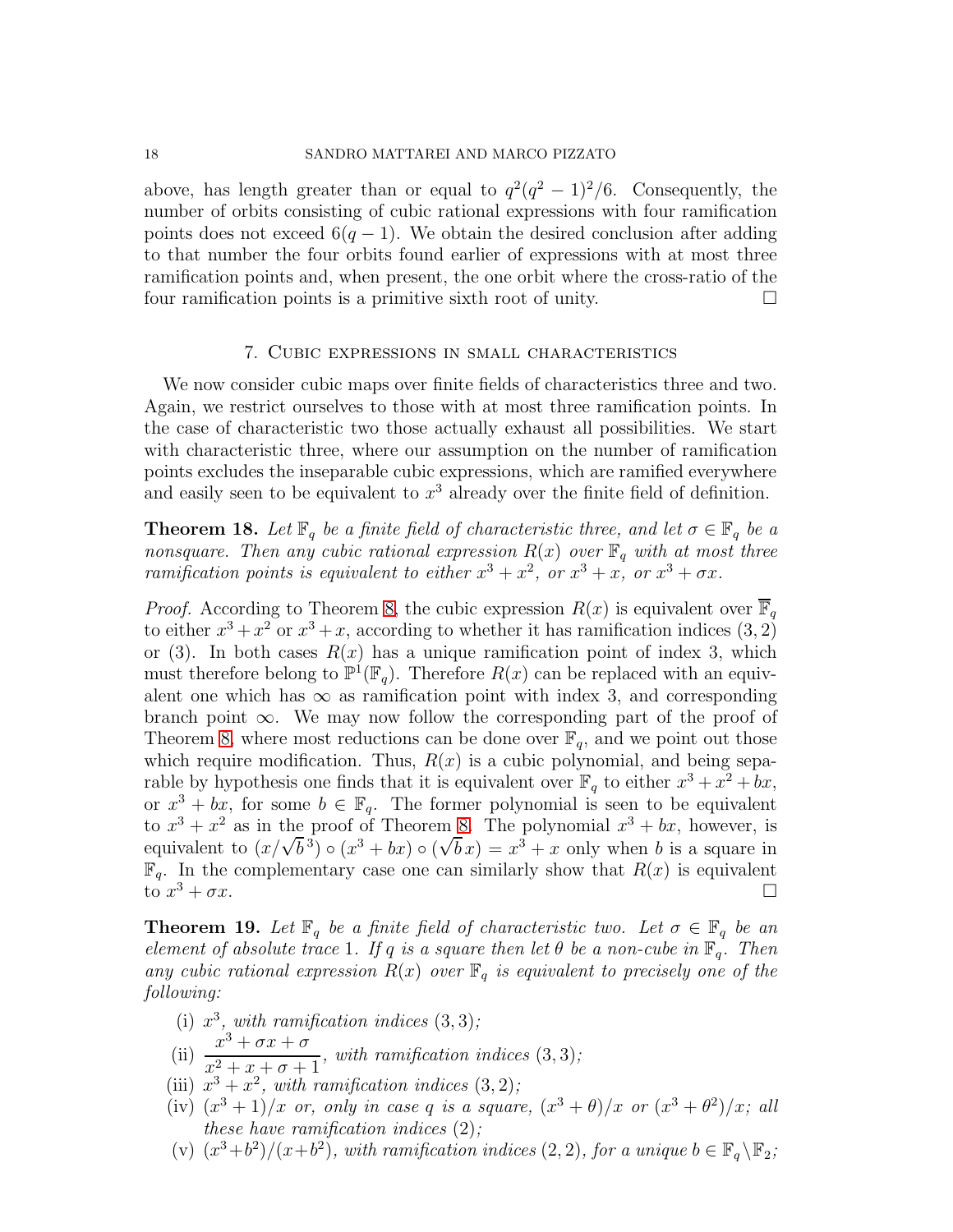(vi) 
$$
\frac{bx^3 + x^2 + b\sigma x + (b+1)\sigma}{bx^2 + bx + b\sigma + b + 1}
$$
, with ramification indices (2, 2), for a unique  $b \in \mathbb{F}_q \setminus \mathbb{F}_2$ .

*Proof.* According to Theorem [10](#page-10-0) and Remark [11,](#page-11-0) over the algebraic closure  $\overline{\mathbb{F}}_q$ of  $\mathbb{F}_q$  the expression  $R(x)$  is equivalent to either  $x^3$ , or  $x^3 + x^2$ , or  $(x^3 + 1)/x$ , or  $(x^3 + b^2)/(x + b^2)$ , with  $b \in \overline{\mathbb{F}}_q \setminus \mathbb{F}_2$  (with a harmless variation in the parameter of this family). Let  $\tau \in \mathbb{F}_{q^2}$  satisfy  $\tau^2 + \tau = \sigma$ . By our choice of  $\sigma$  we have  $\tau^{q} + \tau = \sigma + \sigma^{2} + \sigma^{4} + \cdots + \sigma^{q/2} = 1$  and  $\tau^{q+1} = (\tau + 1)\tau = \sigma$ .

The simplest case is when  $R(x)$  is equivalent to  $x^3 + x^2$  over  $\overline{\mathbb{F}}_q$ , which occurs precisely when it has ramification indices (3, 2). Because the ramification indices are different, each of the two ramification points must be fixed by the Galois automorphism  $\alpha \mapsto \alpha^q$ , hence it belongs to  $\mathbb{P}^1(\mathbb{F}_q)$ , and so does the corresponding branch point. Consequently, the ramification points can be assumed to be  $\infty$ and 0 and to coincide with the corresponding branch points, yielding that  $R(x)$ is equivalent to  $x^3 + x^2$  over  $\mathbb{F}_q$ .

Now suppose that  $R(x)$  is equivalent to  $x^3$  over  $\overline{\mathbb{F}}_q$ , which occurs precisely when it has ramification indices  $(3, 3)$ . In this case the two ramification points could be either fixed or interchanged by the Galois automorphism  $\alpha \mapsto \alpha^q$ . In fact, a cubic expression equivalent to  $x^3$  over  $\mathbb{F}_{q^2}$  but not over  $\mathbb{F}_q$  is

$$
\frac{\tau x + \tau^q}{x+1} \circ x^3 \circ \frac{x+\tau^q}{x+\tau} = \frac{x^3 + \sigma x + \sigma}{x^2 + x + \sigma + 1},
$$

which has  $\tau$  and  $\tau^q = \tau + 1$  as ramification points, and also as the corresponding branch points. An argument which we fully spelled out in the proof of Theo-rem [12](#page-12-1) now shows that  $R(x)$  is either equivalent to  $x^3$  over  $\overline{\mathbb{F}}_q$ , or to the other expression found above.

If  $R(x)$  is equivalent to  $(x^3 + 1)/x$  over  $\overline{\mathbb{F}}_q$  then it has ramification indices (2). Hence its only ramification point is Galois-invariant and can be taken to be  $\infty$ , with  $\infty$  as the corresponding branch point. The further preimage of  $\infty$  is also Galois-invariant and hence can be taken to be 0, that is,  $R(0) = \infty$ . As in the proof of Theorem [10,](#page-10-0) we find that  $R(x)$  is equivalent to  $(x^3 + c)/x$  for some  $c \in \mathbb{F}_q^*$ q . However, after those stipulations all freedom we have left is passing to  $a^2x \circ (x^3+c)/x \circ x/a = (x^3+a^3c)/x$ . If q is not a square then  $q \equiv -1 \pmod{3}$ , and so the cubing map is bijective on  $\mathbb{F}_q$  and  $R(x)$  is equivalent to  $(x^3 + 1)/x$ . If q is a square then c equals a cube in  $\mathbb{F}_q^*$ <sup>\*</sup><sub>q</sub> times either 1,  $\theta$ , or  $\theta^2$ , and hence  $R(x)$ is equivalent to precisely one of the three expressions given.

Finally, suppose that  $R(x)$  has ramification indices  $(2, 2)$ . Then according to Theorem [10](#page-10-0) and Remark [11](#page-11-0) it is equivalent to  $(x^3+b^2)/(x+b^2)$ , over  $\overline{\mathbb{F}}_q$ , for some  $b \in \overline{\mathbb{F}}_q \setminus \mathbb{F}_2$ . Uniqueness of b implies its Galois-invariance, whence  $b \in \mathbb{F}_q \setminus \mathbb{F}_2$ . Recall that such cubic expression has  $\infty$  and 1 as ramification points, coinciding with the corresponding branch points, whose further preimages are  $b<sup>2</sup>$  and 0.

Now if the ramification points of  $R(x)$  belong to  $\mathbb{F}_q$  then so do the corresponding branch points and also their further preimages. In this case the proof of Theorem [10](#page-10-0) shows that  $R(x)$  is actually equivalent to  $(x^3 + ax^2)/(x+1)$  over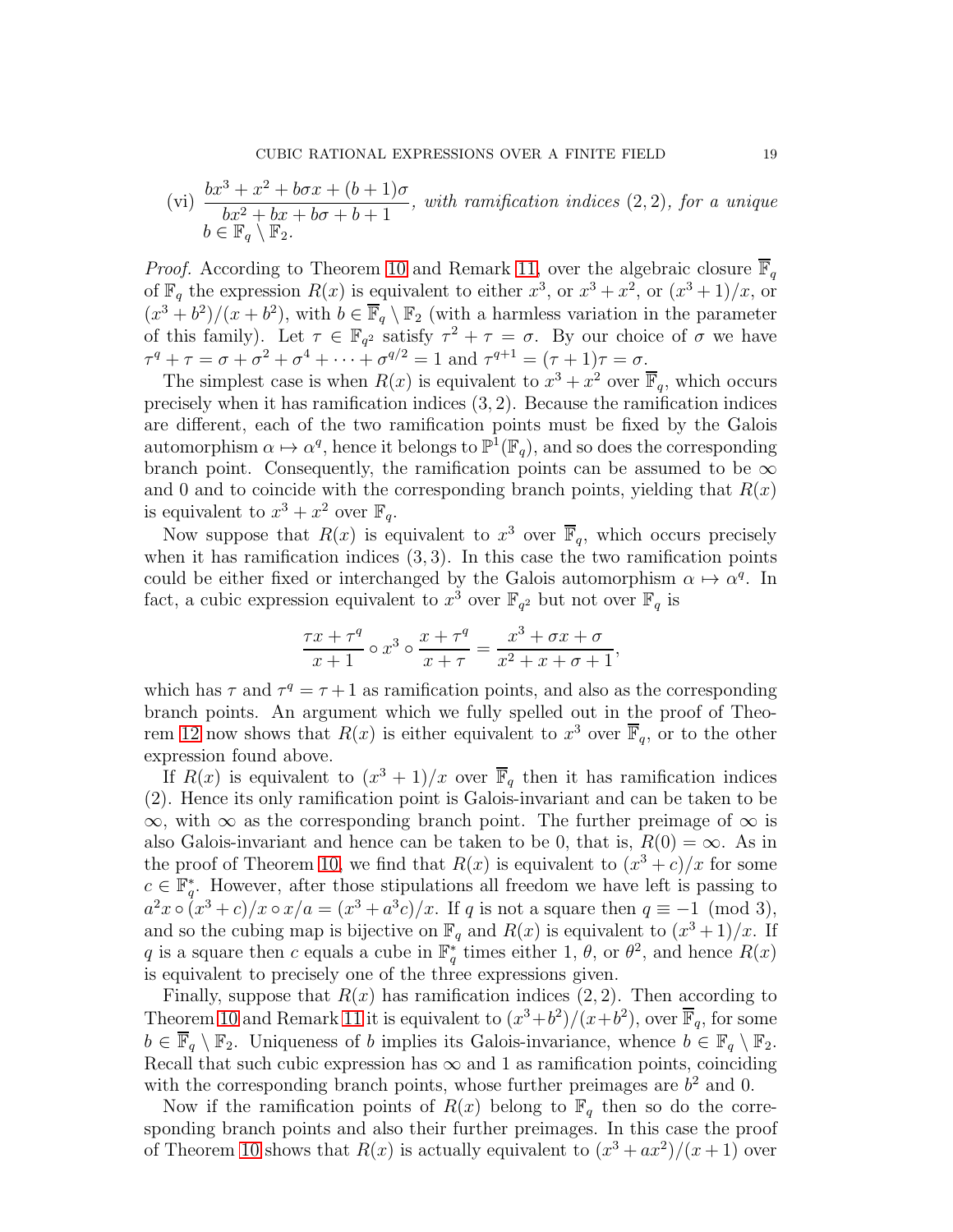$\mathbb{F}_q$ , and in turn to  $(x^3 + b^2)/(x + b^2)$  according to Remark [11.](#page-11-0) This last expression has  $\infty$  and 1 as ramification points of index 2, each coinciding with the corresponding branch point, and that the further preimages of the branch points are  $b^2$  and 0, respectively.

The other possibility is that the Galois automorphism  $\alpha \mapsto \alpha^q$  interchanges the two ramification points of  $R(x)$ , and consequently the corresponding branch points, and also their further preimages. The cubic expression given in case (vi) of Theorem [19](#page-17-1) equals

$$
\frac{\tau x + \tau^{q}(b+1) + \tau}{x+b} \circ \frac{x^3 + b^2}{x+b^2} \circ \frac{bx + \tau^{q}(b+1) + \tau}{x+\tau},
$$

which is equivalent to  $(x^3 + b^2)/(x + b^2)$  over  $\mathbb{F}_{q^2}$  but not over  $\mathbb{F}_q$  as it has ramification points  $\tau$  and  $\tau^q = \tau + 1$ . These coincide with the corresponding branch points, whose further preimages are  $(\tau b + 1)/b$  and  $(\tau^q b + 1)/b$ . A similar argument as that in the proof of Theorem [12](#page-12-1) now shows that  $R(x)$  is equivalent to this expression over  $\mathbb{F}_q$ .

Note that when  $q = 2$  the cases (v) and (vi) of Theorem [19](#page-17-1) are vacuous, hence any cubic expression over  $\mathbb{F}_2$  is equivalent to one of the following four possibilities:  $x^3$ ,  $(x^3 + x + 1)/(x^2 + x)$ ,  $x^3 + x^2$ , and  $(x^2 + 1)/x$ . In general Theorem [19](#page-17-1) yields the following count of equivalence classes.

**Corollary 20.** Over a finite field  $\mathbb{F}_q$  of characteristic two there are exactly  $2q+2$ equivalence classes of cubic rational expressions if q is a square, and 2q otherwise.

<span id="page-19-0"></span>Theorem 21. Assume the hypotheses and notation of Theorem [19.](#page-17-1) Of all the  $q^5(q^2-1)$  distinct cubic rational expressions over  $\mathbb{F}_q$ , precisely

(i)  $q^2(q^2-1)(q+1)/2$  are equivalent to  $x^3$ ;

(ii) 
$$
q^2(q^2-1)(q-1)/2
$$
 are equivalent to  $\frac{x^3 + \sigma x + \sigma}{x^2 + x + \sigma + 1}$ ;

- (iii)  $q^2(q^2-1)^2$  are equivalent to  $x^3+x^2$ ;
- (iv)  $q^2(q^2-1)^2$  are equivalent to one of  $(x^3+1)/x$ ,  $(x^3+\theta)/x$  or  $(x^3+\theta^2)/x$ , equally split among these in case q is a square;
- (v)  $q^2(q^2-1)^2/2$  are equivalent to  $(x^3+b^2)/(x+b^2)$ , for each given  $b \in \mathbb{F}_q \backslash \mathbb{F}_2$ ;
- (vi)  $q^2(q^2-1)^2/2$  are equivalent to  $\frac{bx^3+x^2+b\sigma x+(b+1)\sigma}{bx^2+bx+b\sigma+b+1}$  $\frac{b^2 + b^2 + b^2 + b^2 + b^2 + b^2}{b^2 + b^2 + b^2 + b^2 + b^2}$ , for each given  $b \in \mathbb{F}_q \setminus \mathbb{F}_2.$

Adding up these numbers, allowing for  $b$  to vary where appropriate, gives a total of  $q^5(q^2-1)$ , as expected.

*Proof.* (i) Each element of the stabilizer of  $x^3$ , that is, a pair  $(B, A) \in G(\mathbb{F}_q)$ such that  $B(x) \circ x^3 \circ A^{-1}(x)$ , must either fix or interchange the two ramification points of  $x^3$ , and similarly for the branch points. This fact and a simple calculation show that the stabilizer consists of the pairs  $(B, A) = (a^3x, ax)$  and  $(a^3/x, a/x)$ , with  $a \in \mathbb{F}_q^*$ <sup>\*</sup><sub>q</sub>. Consequently, the stabilizer has order  $2(q-1)$ , whence the orbit of  $x^3$  has length  $|G(\mathbb{F}_q)|/(2(q-1)) = q^2(q^2-1)(q+1)/2$ .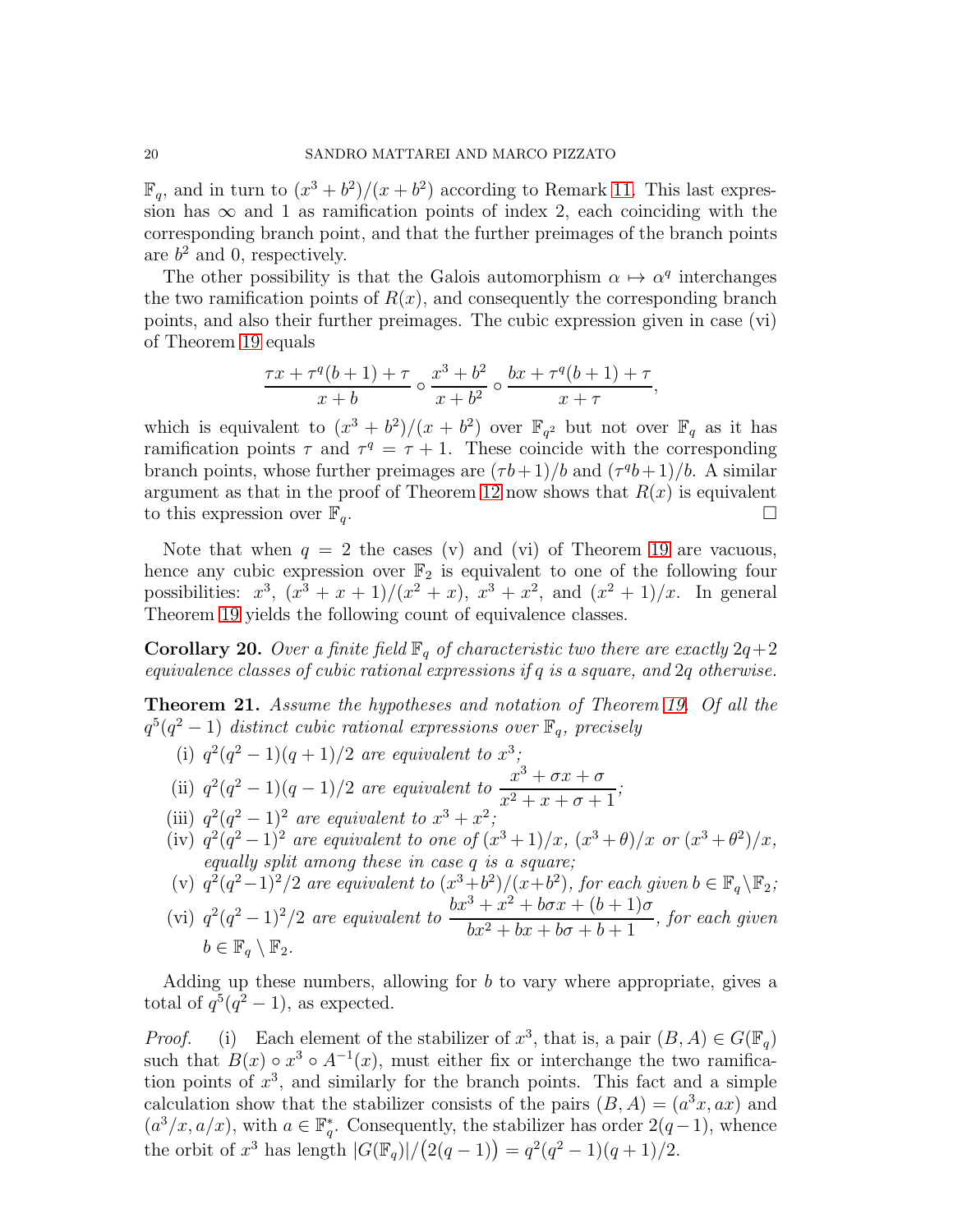(ii) The expression  $R(x)$  under consideration is equivalent to  $x^3$  over  $\mathbb{F}_{q^2}$ , and hence its stabilizer  $T_R$  in  $\hat{G}(\mathbb{F}_{q^2})$  is conjugated to the one described in (i), but with *a* ranging in  $\mathbb{F}_q^*$  $_{q^2}^*$ , call that  $T_{x^3}$ . With notation as in the proof of Theorem [19](#page-17-1) we have

$$
T_R = \left(\frac{\tau x + \tau^q}{x+1}, \frac{\tau x + \tau^q}{x+1}\right) \cdot T_{x^3} \cdot \left(\frac{x + \tau^q}{x+ \tau}, \frac{x + \tau^q}{x+ \tau}\right),
$$

from which one may work out explicit expressions for all elements of  $T_R$  and then decide which of them belong to  $G(\mathbb{F}_q)$ . The second component of the element of  $T_R$  conjugated to  $(B, A) = (a^3x, ax) \in T_{x^3}$  is

$$
\frac{\tau x + \tau^q}{x + 1} \circ ax \circ \frac{x + \tau^q}{x + \tau} = \frac{(a\tau + \tau^q)x + (a + 1)\tau^{q+1}}{(a + 1)x + (a\tau^q + \tau)},
$$

and we see that the qth power automorphism maps this to the corresponding conjugate of  $a^{-q}x$ . An analogous assertion clearly holds for the first component, and a similar calculation would yield the same conclusion when taking  $(B, A)$  $(a^3/x, a/x) \in T_{x^3}$ . Consequently, the elements of  $T_R$  which are fixed by the qth power automorphism are precisely those conjugated to those in  $T_{x3}$  satisfying  $a^{-q} = a$ . Therefore  $|T_R \cap G(\mathbb{F}_q)| = 2(q+1)$ , and so the orbit of  $R(x)$  has length  $|G(\mathbb{F}_q)|/(2(q+1)) = q^2(q^2-1)(q-1)/2.$ 

(iii) Because the two ramification points  $\infty$  and 0 of  $x^3 + x^2$  have different indices, each must be fixed by its stabilizer of  $R(x)$ , and similarly the branch points. Therefore, any element in the stabilizer has the form  $(B, A) = (bx, ax)$ for some  $a, b \in \mathbb{F}_q$ , and one concludes at once that  $a = b = 1$ . Hence in this case the stabilizer is trivial, and the orbit has length  $|G(\mathbb{F}_q)| = q^2(q^2 - 1)^2$ .

(iv) The expression  $(x^3 + c)/x$  has the single ramification point  $\infty$ , which is also the branch point, whose other preimage is 0. Consequently, if  $(B, A)$  is in its stabilizer then A must fix each of  $\infty$  and 0, and B must fix  $\infty$ . A quick calculation then shows that the stabilizer consists of the pairs  $(ax, x/a)$  with  $a^3 = 1$ . Hence the orbit has length  $|G(\mathbb{F}_q)|/3 = q^2(q^2-1)^2/3$  when 3 divides  $q-1$ , which occurs precisely when q is a square, and  $q^2(q^2-1)^2$  otherwise.

(v) The expression  $(x^3 + b^2)/(x + b^2)$ , for some  $b \in \mathbb{F}_q \setminus \mathbb{F}_2$ , has  $\infty$  and 1 as ramification points of index 2, each coinciding with the corresponding branch point, and that the further preimages of the branch points are  $b<sup>2</sup>$  and 0, respectively. Hence any element of its stabilizer in  $G(\mathbb{F}_q)$  either fixes all these four points, or interchanges  $\infty$  with 1 and  $b^2$  with 0. Consequently, the stabilizer consists of the identity and the pair  $((x + b^2)/(x + 1), (x + b^2)/(x + 1))$ , and so the orbit has length  $|G(\mathbb{F}_q)|/2 = q^2(q^2-1)^2/2$ .

(vi) This case is similar to the previous case. The expression under consideration has has  $\tau$  and  $\tau^q = \tau + 1$  as ramification points of index 2, each coinciding with the corresponding branch point, and the further preimages of the branch points are  $(\tau b + 1)/b$  and  $(\tau^q b + 1)/b = (\tau b + 1)/b + 1$ , respectively. Hence its stabilizer consists of the identity and the pair  $(x+1, x+1)$ , and so the orbit has length  $|G(\mathbb{F}_q)|/2 = q^2(q^2-1)^2/2$ .